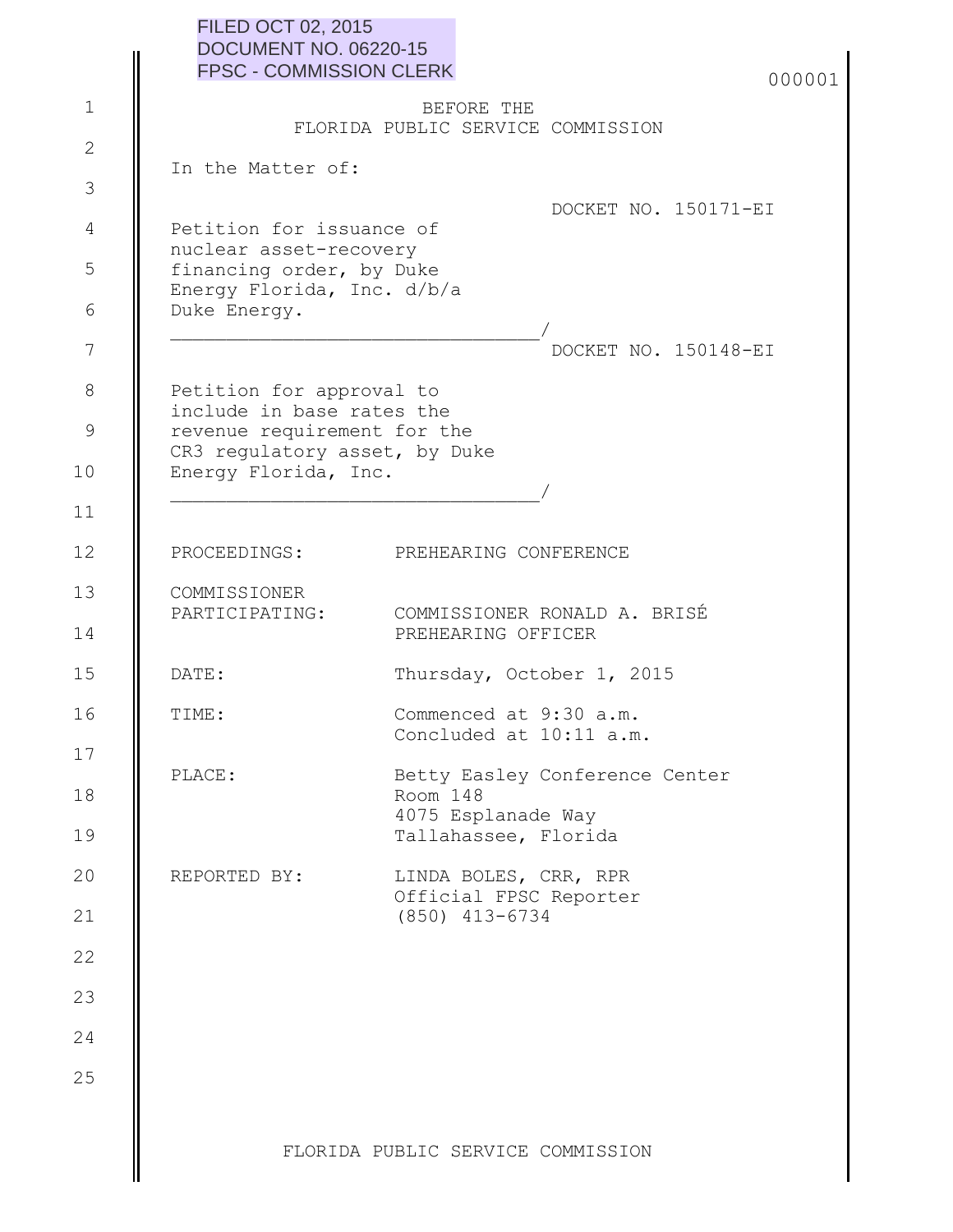APPEARANCES:

 DIANNE M. TRIPLETT, ESQUIRE, Duke Energy Florida, Inc., Post Office Box 14042, St. Petersburg, Florida 33733; appearing on behalf of Duke Energy Florida, Inc.

 JON C. MOYLE, JR., and KAREN PUTNAL, ESQUIRES, Moyle Law Firm, P.A., 118 North Gadsden Street, Tallahassee, Florida 32301, appearing on behalf of Florida Industrial Power Users Group.

 ROBERT SCHEFFEL WRIGHT and JOHN T. LaVIA, III, ESQUIRES, Gardner Law Firm, 1300 Thomaswood Drive, Tallahassee, Florida 32308, appearing on behalf of the Florida Retail Federation.

 JAMES W. BREW, OWEN J. KOPON, LAURA A. WYNN, ESQUIRES, Xenopoulos & Brew, P.C., 1025 Thomas Jefferson Street, NW, Eight Floor, West Tower, Washington, DC 20007, appearing on behalf of White Springs Agricultural Chemicals, Inc. d/b/a PCS Phosphate White Springs.

 J.R. KELLY, PUBLIC COUNSEL; CHARLES REHWINKEL, DEPUTY PUBLIC COUNSEL, ESQUIRES, Office of Public Counsel, c/o the Florida Legislature, 111 W. Madison Street, Room 812, Tallahassee, Florida 32399-1400, appearing on behalf of the Citizens of the State of Florida.

FLORIDA PUBLIC SERVICE COMMISSION

 1 2

3

4

5

6

7

8

9

10

11

12

13

14

15

16

17

18

19

20

21

22

23

24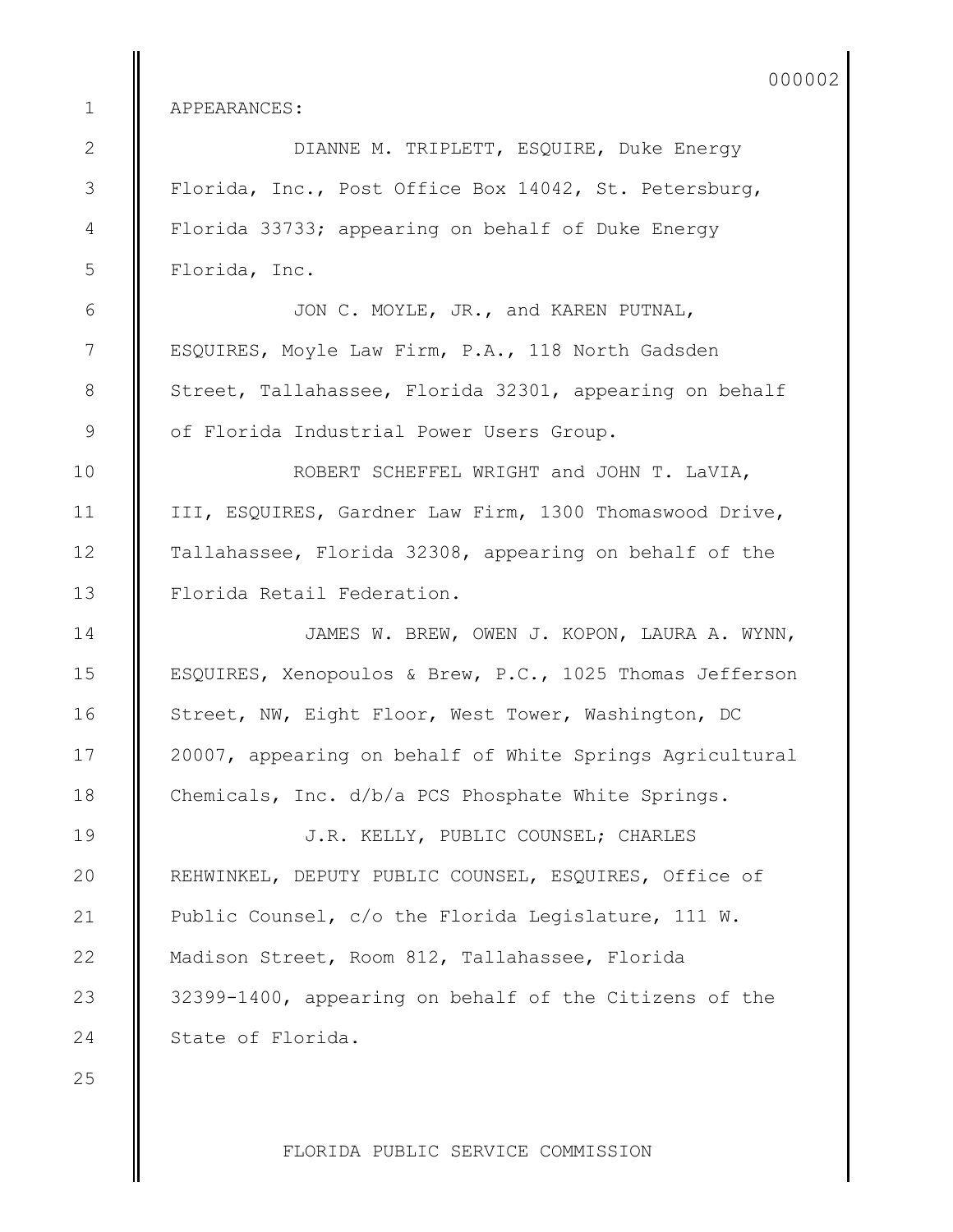APPEARANCES (continued): ROSANNE GERVASI, LEE ENG TAN, KEINO YOUNG, KELLEY CORBARI, and LESLIE AMES, ESQUIRES, Florida Public Service Commission, 2540 Shumard Oak Boulevard, Tallahassee, Florida 32399-0850, on behalf of the Florida Public Service Commission (Staff). MARY ANNE HELTON, ESQUIRE, Deputy General counsel, Florida Public Service Commission, 2540 Shumard Oak Boulevard, Tallahassee, Florida 32399-0850, on

 CHARLIE BECK, General Counsel, Florida Public Service Commission, 2540 Shumard Oak Boulevard, Tallahassee Florida, on behalf of the Florida Public Service Commission.

behalf of the Florida Public Service Commission.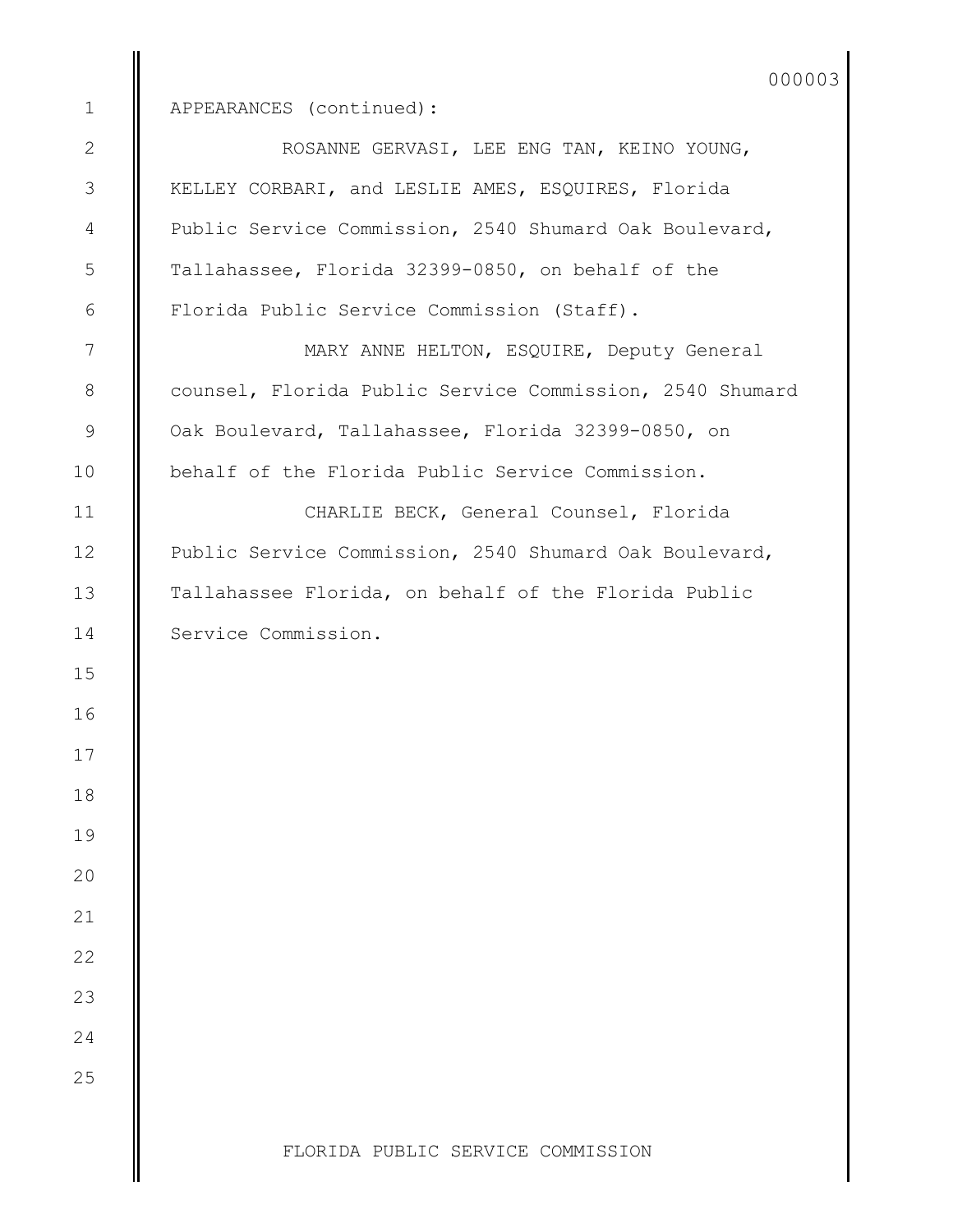000004

## **P R O C E E D I N G S**

**COMMISSIONER BRISÉ:** Good morning,

everyone. I trust that everyone is doing well today. You all are looking well, so I trust that, you know, what you're promoting physically reflects what's going on with you.

1

2

3

4

5

6

7

8

9

10

11

12

13

14

15

16

17

18

19

20

21

22

23

24

25

We're going to go ahead and get started, Docket No. 150171-EI and 150148. I'm going to go ahead and call this prehearing to order. Today is October 1, 2015, and it is 9:30 a.m. This year has gone by super fast. So, staff, would you read the notice.

**MS. GERVASI:** Yes. Good morning. By notice issued September 9th, 2015, this time and place is set for a Prehearing Conference in consolidated Docket Nos. 150171-EI and 150148-EI. The purpose of the Prehearing Conference is set out in the notice.

**COMMISSIONER BRISÉ:** All right. Thank you.

At this time we'll go ahead and take appearances.

**MS. TRIPLETT:** Good morning. Dianne Triplett on behalf of Duke Energy Florida.

**COMMISSIONER BRISÉ:** Okay. Thank you.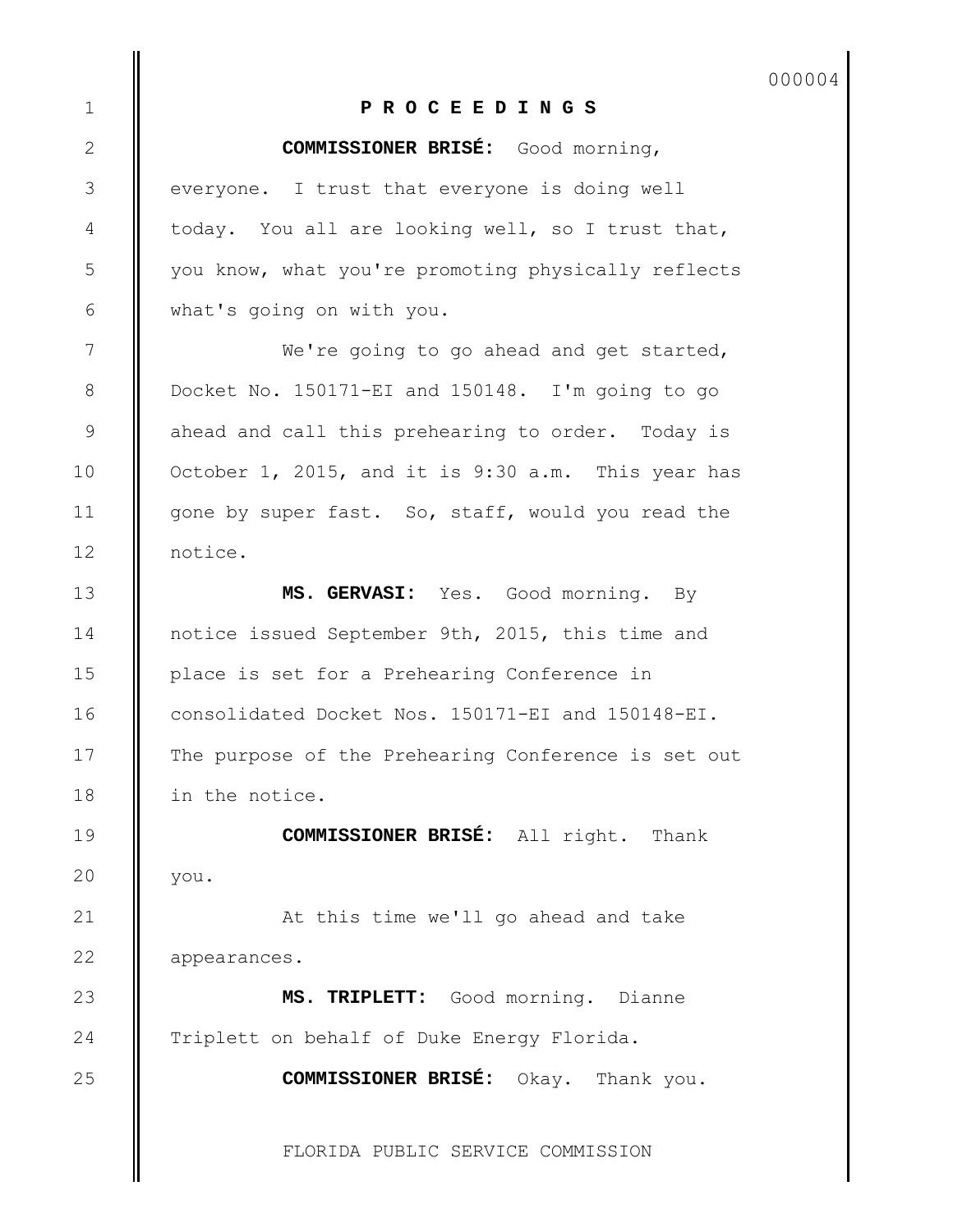000005

**MR. MOYLE:** Jon Moyle on behalf of the Florida Industrial Power Users Group with the Moyle Law Firm. I'd also like to enter an appearance for Karen Putnal, who's also with our firm.

**COMMISSIONER BRISÉ:** Okay. Thank you.

**MR. WRIGHT:** Robert Scheffel Wright appearing on behalf of the Florida Retail Federation with the Gardner law firm. I'd also like to enter an appearance for my law partner John T. LaVia, III. Thank you.

**COMMISSIONER BRISÉ:** All right. Thank you.

**MR. BREW:** Good morning. James Brew for White Springs Agricultural Chemicals/PCS Phosphate of Stone, Mattheis, Xenopoulos & Brew, and I'd like to note an appearance for Laura Wynn and Owen Kopon.

**COMMISSIONER BRISÉ:** All right. Thank you.

**MR. REHWINKEL:** Charles Rehwinkel, Office of Public Counsel, on behalf of the customers of Duke. And I would also like to enter an appearance for J. R. Kelly, Public Counsel.

**COMMISSIONER BRISÉ:** All right. Thank you.

**MS. GERVASI:** And Rosanne Gervasi on

FLORIDA PUBLIC SERVICE COMMISSION

24

25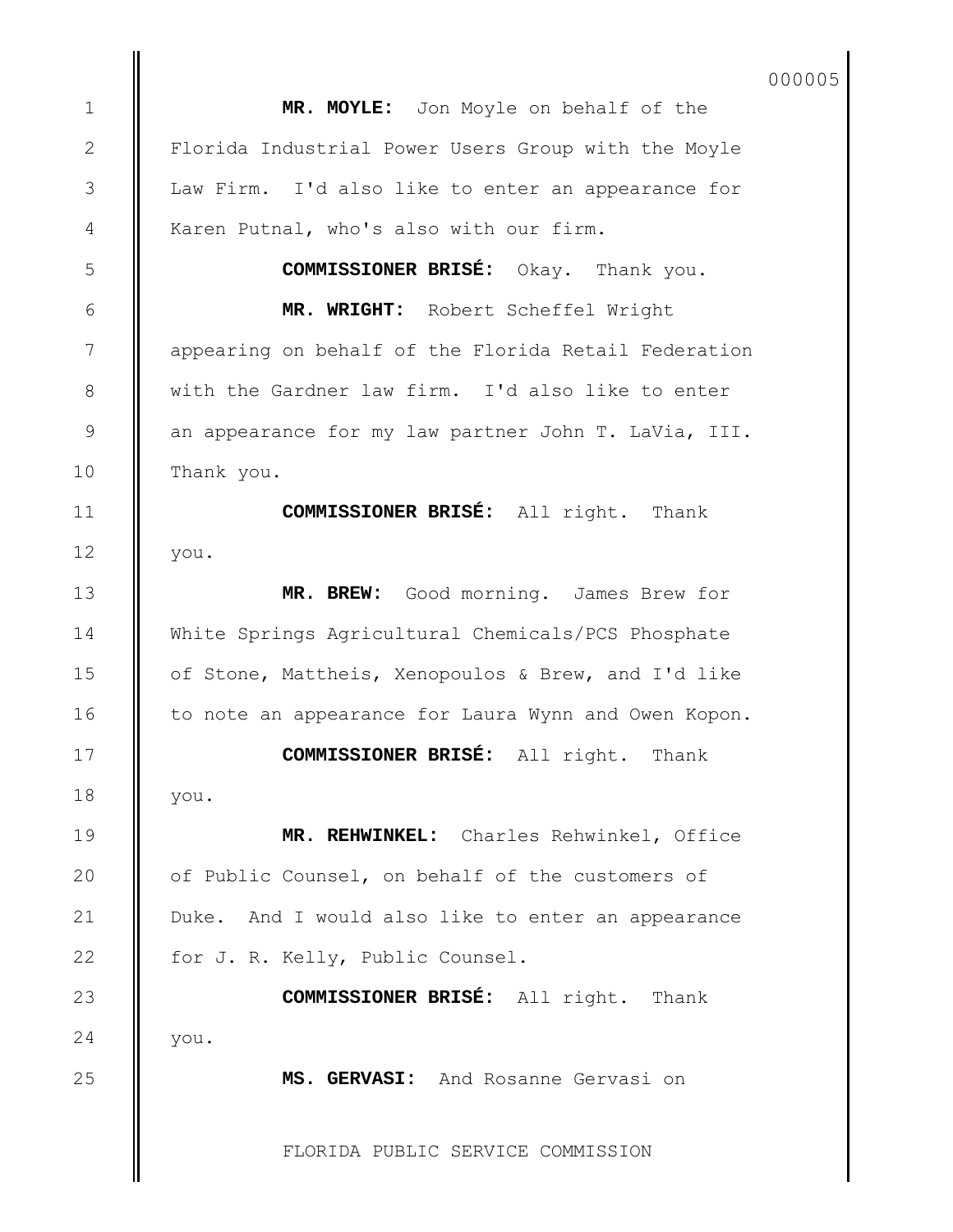FLORIDA PUBLIC SERVICE COMMISSION behalf of Commission staff. And I will also enter an appearance for Lee Eng Tan, Keino Young, Kelley Corbari, and Leslie Ames also on behalf of Commission staff. **COMMISSIONER BRISÉ:** All right. Thank you. **MS. HELTON:** And Mary Anne Helton. I'm here as your advisor today. **MR. BECK:** Charlie Beck, General Counsel. **COMMISSIONER BRISÉ:** All right. Thank you. Mary Anne, aren't you always here as our advisor? All right. Preliminary matters. Do we need to address any preliminary matters before we get to the draft Prehearing Order? **MS. GERVASI:** Commissioner, there are none to my knowledge. **COMMISSIONER BRISÉ:** Okay. Parties, are there any issues that we need to address? All right. Thank you. At this point it seems like there are none, so that's excellent. Let's begin to go through the draft Prehearing Order. I'll identify the sections, and I want the parties to let me know 1 2 3 4 5 6 7 8 9 10 11 12 13 14 15 16 17 18 19 20 21 22 23 24 25 000006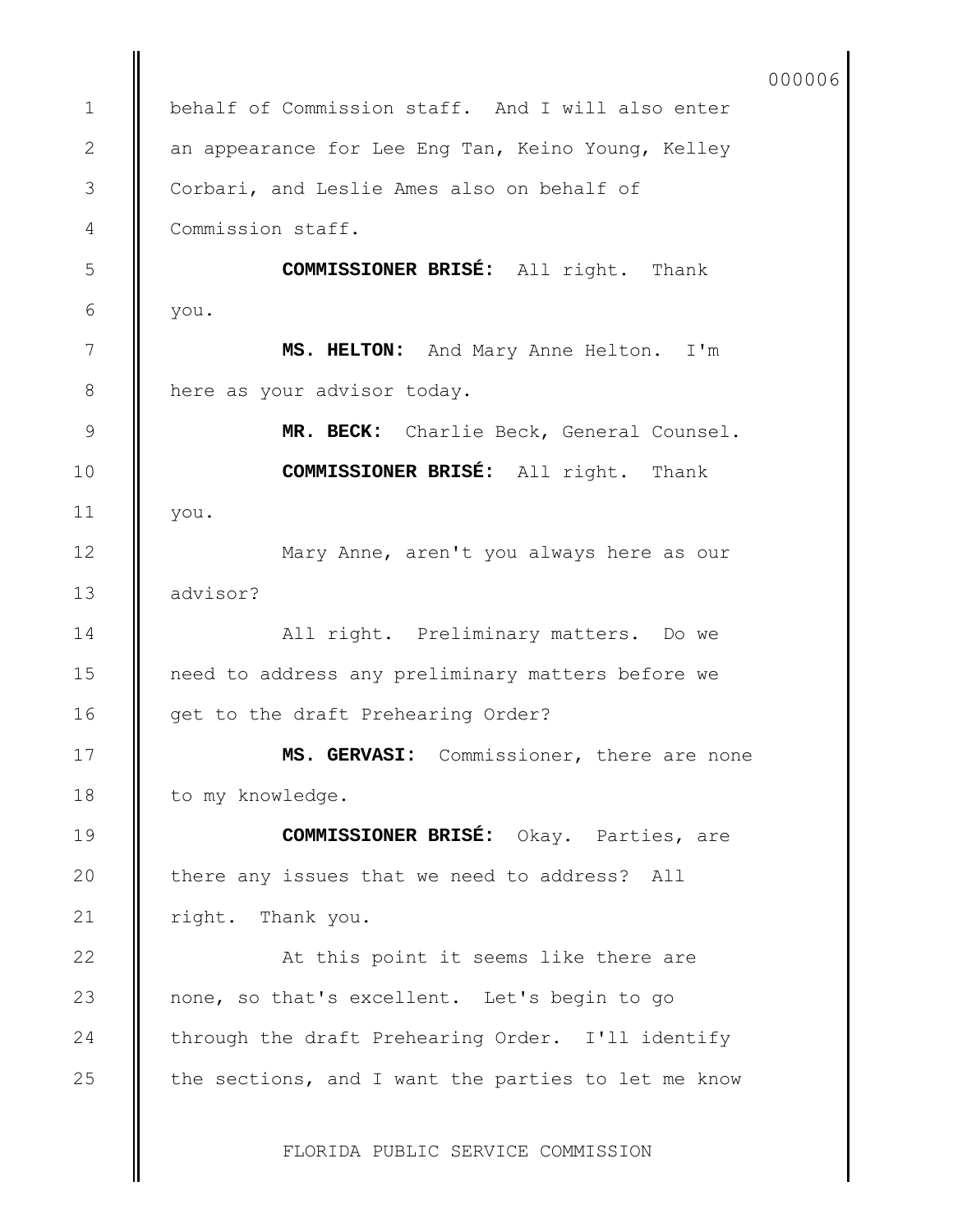if there are any corrections or changes that we need to make. We may do this rather quickly, but you all are pros, so I suppose we'll be able to get through this in an expeditious manner. But if there's something that you want to have addressed, be sure to speak up, slow me down or, you know, raise your hand, holler, whatever you need to do, so that we can see where we are. All right. Section I, case background. Okay. Section II, conduct of proceedings. Section III, jurisdiction. All right. Section IV, procedure for handling confidential information. Okay. Section V, prefiled testimony and exhibits and witnesses. Okay. Section VI -- actually let me go back to Section V. I notice that there is time specific for -- **MS. GERVASI:** Oh, yes, sir. And with respect to the order of witnesses in Section VI, we would note that two of the staff witnesses are only available at certain times during the course of the hearing. Witness Maher is only available to testify on October the 14th, and then Witness Schoenblum is 1 2 3 4 5 6 7 8 9 10 11 12 13 14 15 16 17 18 19 20 21 22 23 24 25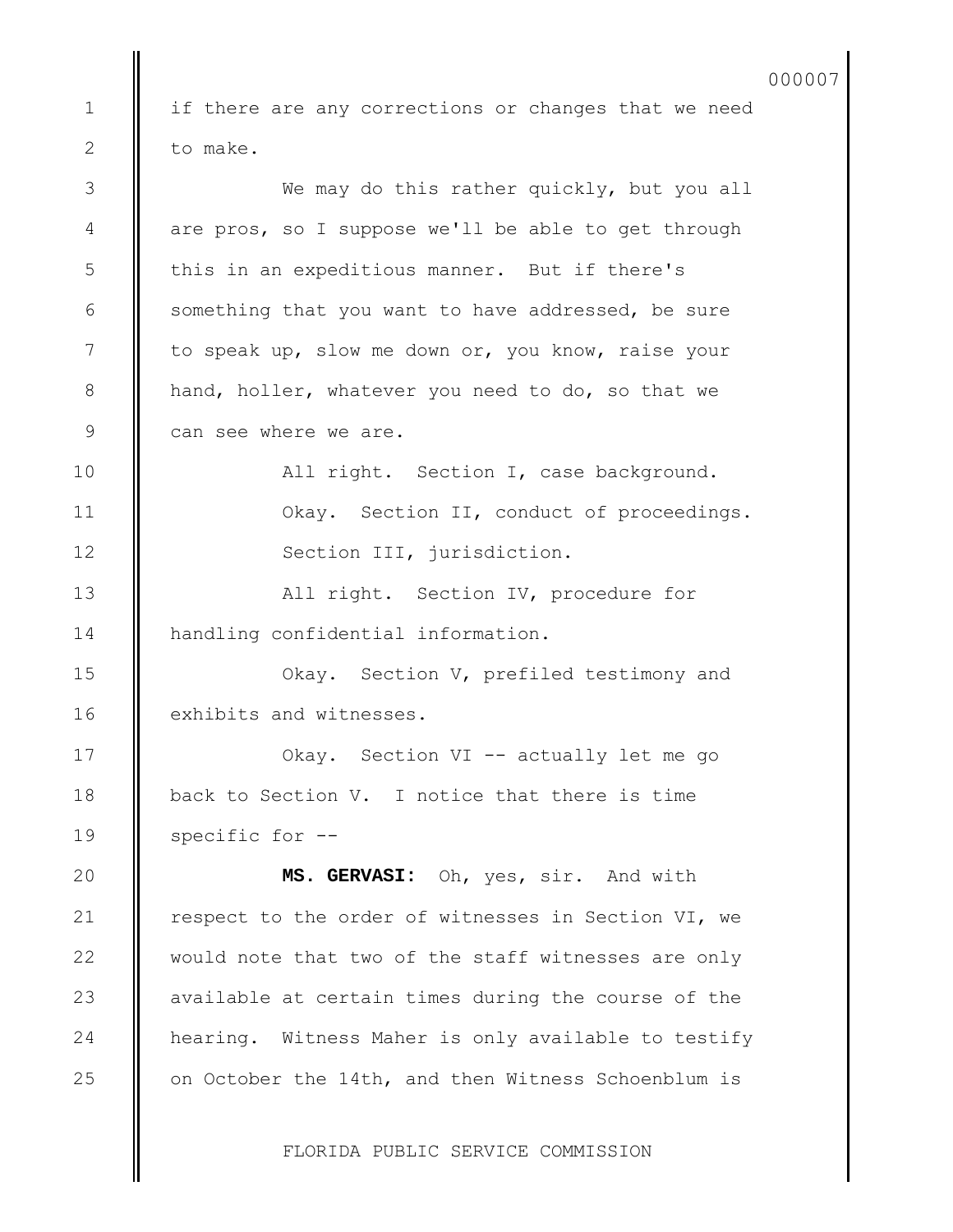not available to testify that day, on the 14th, but he's available the 15th or the 16th. So that may or may not necessitate a little bit of reordering of the witnesses to accommodate their availability.

1

2

3

4

5

6

7

8

9

10

11

12

13

14

15

16

17

18

19

20

21

22

23

24

25

And I would also note that the parties have stipulated to the entry of the 150148 witness testimony and exhibits and to their excusal from the hearing, and that was part of the stipulation that the Commission approved at the September 15th Agenda Conference.

**COMMISSIONER BRISÉ:** Okay. Thank you. I just wanted to make sure the parties were comfortable with the fact that Witness Maher and Schoenblum are only available at the times as stated. Mr. Rehwinkel.

**MR. REHWINKEL:** Yes, Mr. Chairman, the question that I have back on Section V, if we could --

**COMMISSIONER BRISÉ:** Sure. We are at Section V.

**MR. REHWINKEL:** Okay. And I'm not -- I think there's a little bit of a curious situation that arises in this case with respect to the concept of friendly cross. The staff will have witnesses that are staff witnesses, but they are representing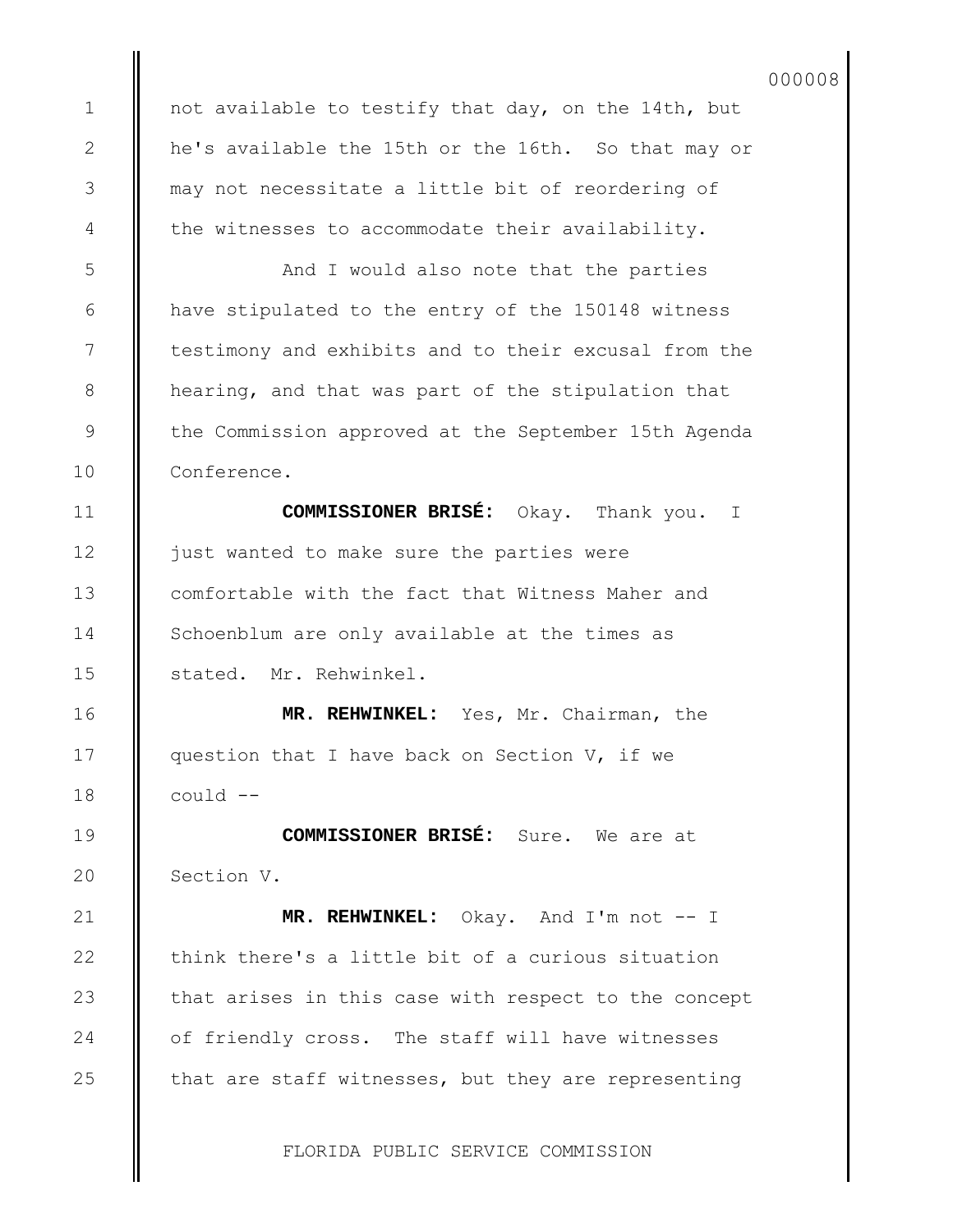interests of ratepayers. The positions that the Public Counsel has taken in large part is presumptively in favor of the staff witnesses, but it has a rebuttable presumption about the quality of the evidence that may come forward. So we would ask that -- and we would talk to the company about this to make sure that we sort of have a protocol about it, but our issues -- our positions aren't necessarily completely aligned and we would like some leeway in that regard. I think we could commit that we would not be asking questions of a bolstering nature but more of an exploratory nature because this is a new process for all of us. So I just wanted to put that on the record.

000009

**COMMISSIONER BRISÉ:** All right. And duly noted. As you know, I won't be the one making those decisions on that day, so -- but duly noted. And I think the record will reflect that, and I think the team will convey that to the Chair. And I think this is novel for most of us who are here as well on -- who are currently serving on the Commission, so I think proper latitude will probably be given.

**MR. MOYLE:** Mr. Chair, FIPUG would echo those comments and reserve the latitude to be able to ask some questions in that regard. But also with

FLORIDA PUBLIC SERVICE COMMISSION

25

1

2

3

4

5

6

7

8

9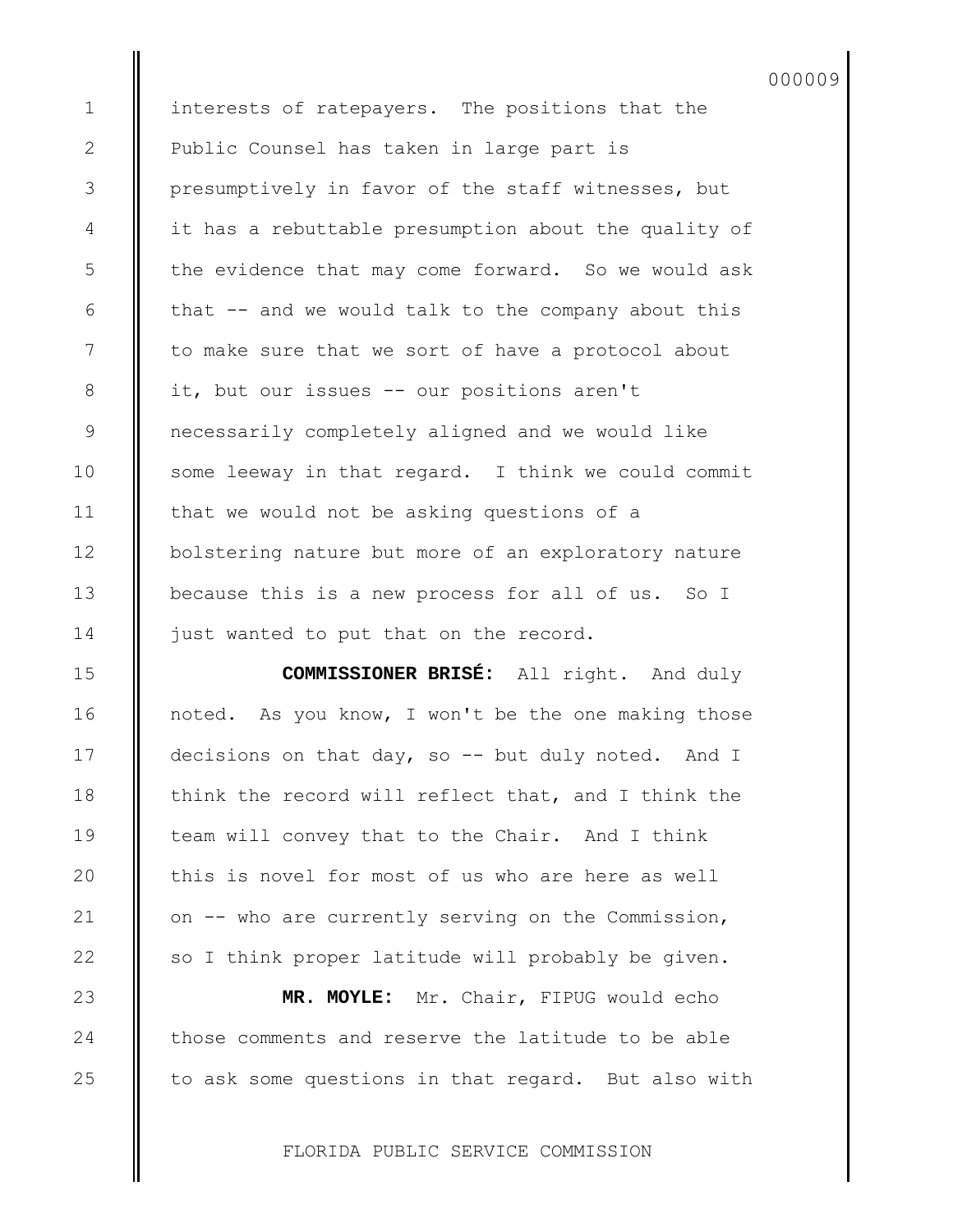respect to the order of witnesses, FIPUG often has expert witnesses that have to come in from out of town, and the parties are very accommodating. So, you know, I appreciate the heads-up, but there's no issues with respect to taking witnesses, staff witnesses out of order.

**COMMISSIONER BRISÉ:** All right. Thank you.

Ms. Triplett.

1

2

3

4

5

6

7

8

9

10

11

12

13

14

15

16

17

18

19

20

21

22

23

24

25

**MS. TRIPLETT:** Thank you, Mr. Chairman. I agree, and I trust that my colleagues will limit their questions to only those questions that are truly  $--$  where they may have a  $--$  not the same interest aligned. So I think we can work that out. I would just ask that, given the nature of the proceeding, that perhaps Duke Energy be allowed to be the last one to ask questions perhaps before the Commissioners just in case there's anything that comes up that we may need to address.

And then with respect to the order of witnesses, I understand and I appreciate, but I perhaps -- I would just like to say I think we can maybe work out perhaps a stipulation so that we can maybe limit the hearing to one day, because I was hopeful that we could get it done in one day. So  $-$ -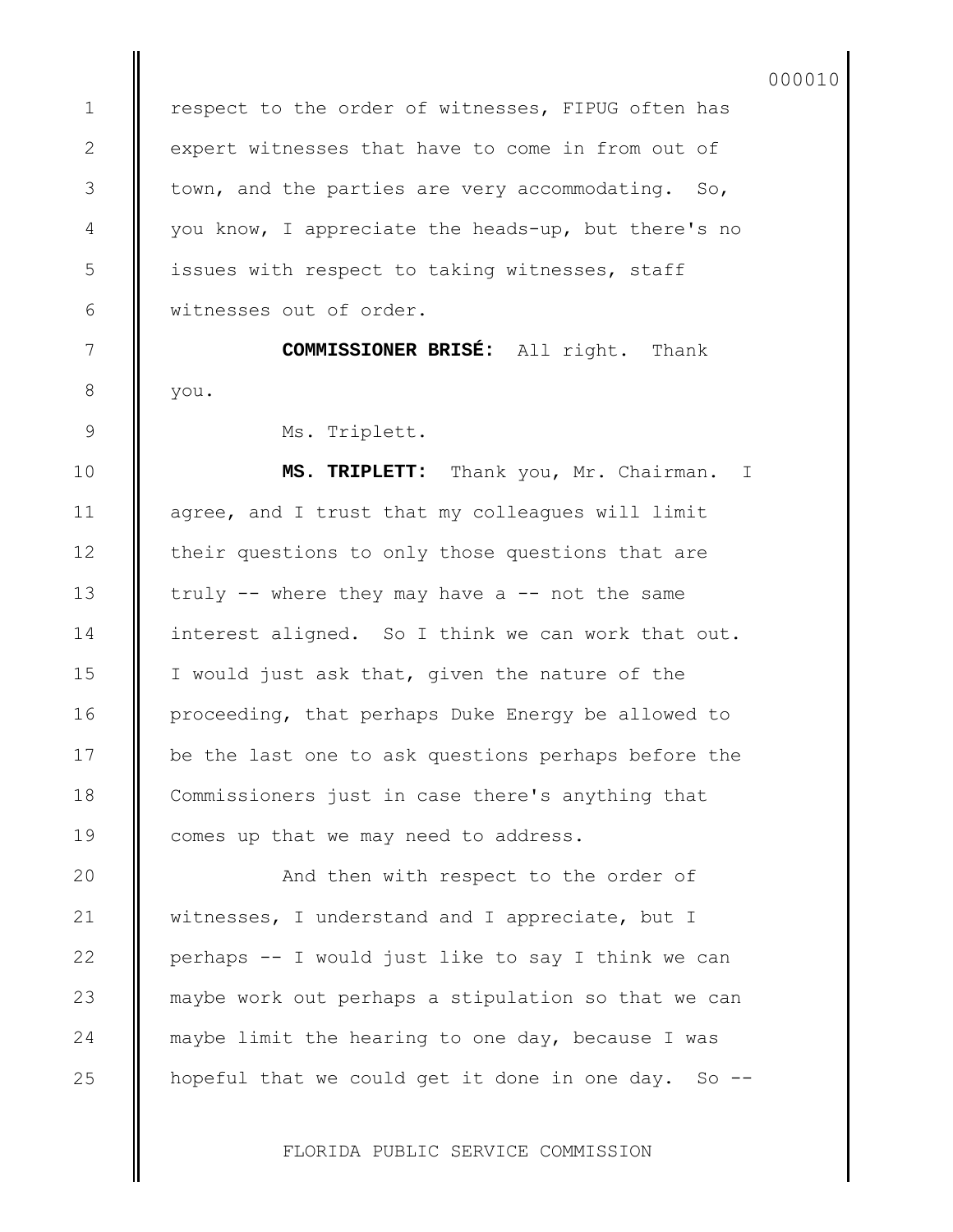but I know we'll just work on that and maybe come to some agreement before the hearing.

1

2

3

4

5

6

7

8

9

10

11

12

13

14

15

16

17

18

19

20

21

22

23

24

25

**COMMISSIONER BRISÉ:** Okay. We hear that. Thank you.

Now on to Section VI, order of witnesses. I think we've pretty much covered that.

**MS. GERVASI:** I think so too, Commissioner. But there is one other point that I would like to make with respect to this section, and that has to do with in-house staff witnesses Mavrides and Coston and Hallenstein. They are testifying with respect to only one issue, and that is Issue 14, which is one of the issues that we - the parties and staff are proposing to be stipulated. So we're hoping that maybe we will be able to get agreement from everybody, we haven't sought that just yet, for those witnesses to be excused from the hearing.

**COMMISSIONER BRISÉ:** All right. Thank you. And, you know, as we know, the custom of this group of Commissioners is as much as can be worked out prior to and we leave the larger issues, more challenging issues to be addressed by the full Commission is preferable. And I think there will be plenty of work and space for us to have decisions to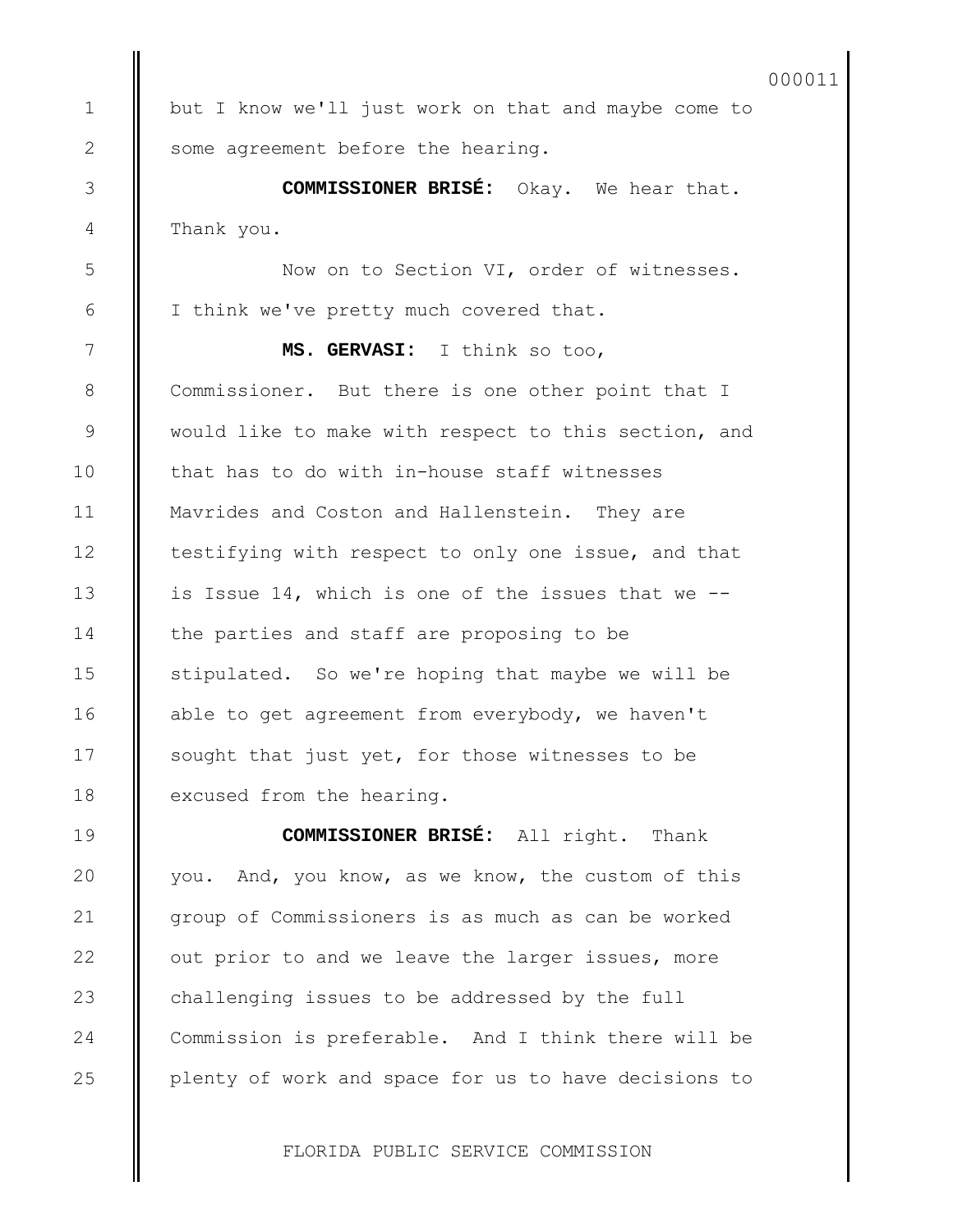make. So as much as we can sort of bring it down to those issues, we'd certainly appreciate that. Okay. Moving on to Section VII, basic positions. **MR. BREW:** Commissioner? **COMMISSIONER BRISÉ:** Yes. **MR. BREW:** I'd like to make a correction to the PCS statement of basic position where it appears at the top of page 10 of the latest version of the Prehearing Order. **COMMISSIONER BRISÉ:** Okay. **MR. BREW:** The sentence reads, "As for the remaining securitization issues in this matter," I need to insert "PCS opposes adoption of the proposed financing order filed by DEF," and I'll provide the language to staff. But the petition for relief actually asks the Commission to approve the Financing Order and proposed findings of fact submitted by the utility, even though that's not actually summarized in their statement of basic positions either. But I do think it's a fundamental issue, and I wanted PCS's position on the filed proposed order to be perfectly clear. Thank you. **COMMISSIONER BRISÉ:** Okay. Thank you. 1 2 3 4 5 6 7 8 9 10 11 12 13 14 15 16 17 18 19 20 21 22 23 24 25 000012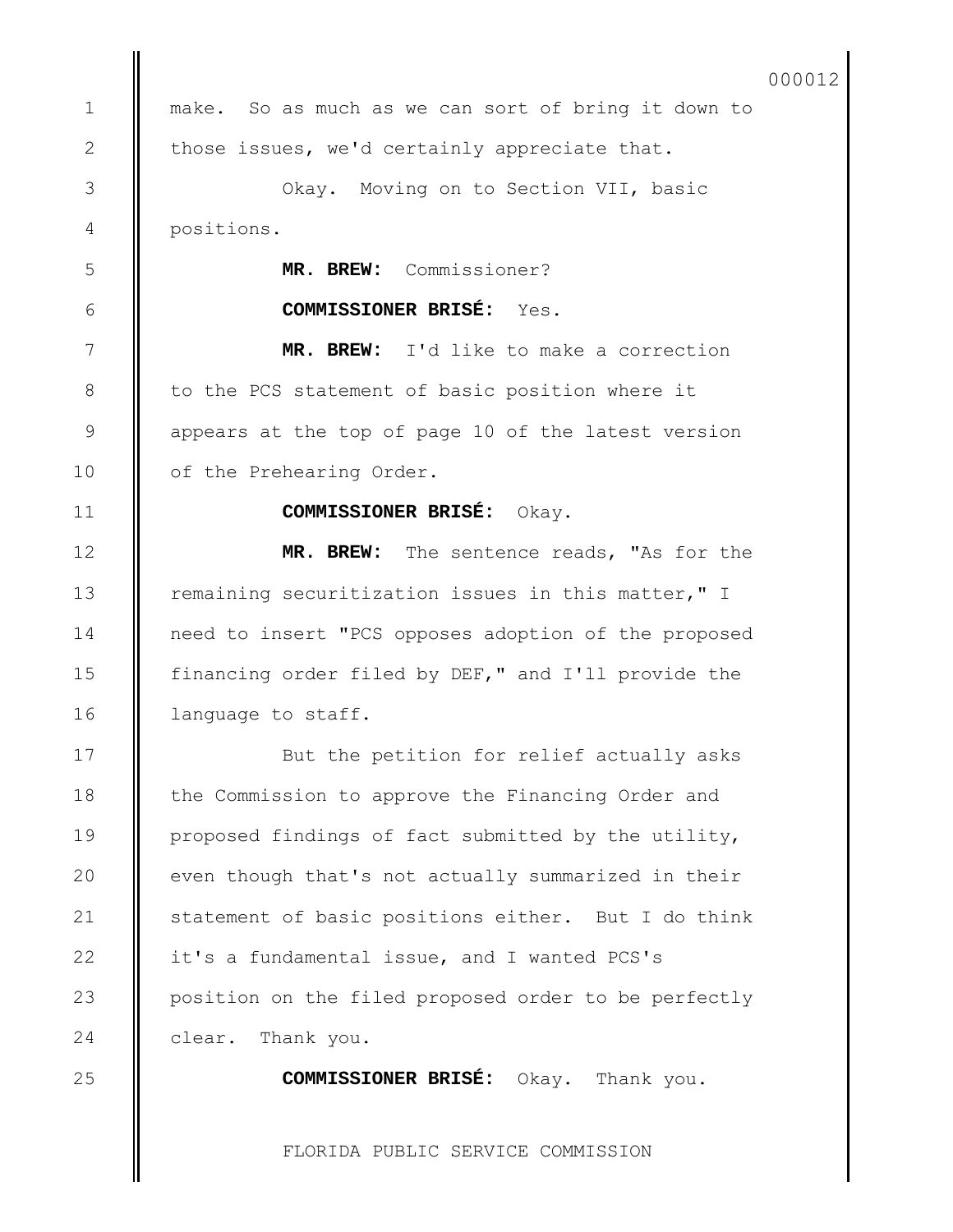**MR. REHWINKEL:** Yes. And the Public Counsel has an amendment to our basic position. I can read it. It's just one sentence. **COMMISSIONER BRISÉ:** Sure. **MR. REHWINKEL:** And in our third paragraph we would put after the first sentence, after the word "ratepayers," the sentence "As filed, the proposed Financing Order does not meet this test." And I can email that exact language to the staff as well. **COMMISSIONER BRISÉ:** Okay. All right. Anything else on basic positions? **MR. MOYLE:** I assume, as is practice, that to the extent we have any changes, we can get them to staff by noon or 5:00 tomorrow. Is that consistent with our practice? **COMMISSIONER BRISÉ:** It is, but I'll refer to staff. **MS. GERVASI:** That's fine with staff. We would ask if PCS Phosphate wouldn't mind emailing us their correction as well because I'm not sure that I got it exactly right. **MR. BREW:** Yes. I'll do that today. **COMMISSIONER BRISÉ:** Okay. All right. So are we clear with basic positions and that we'll 1 2 3 4 5 6 7 8 9 10 11 12 13 14 15 16 17 18 19 20 21 22 23 24 25 000013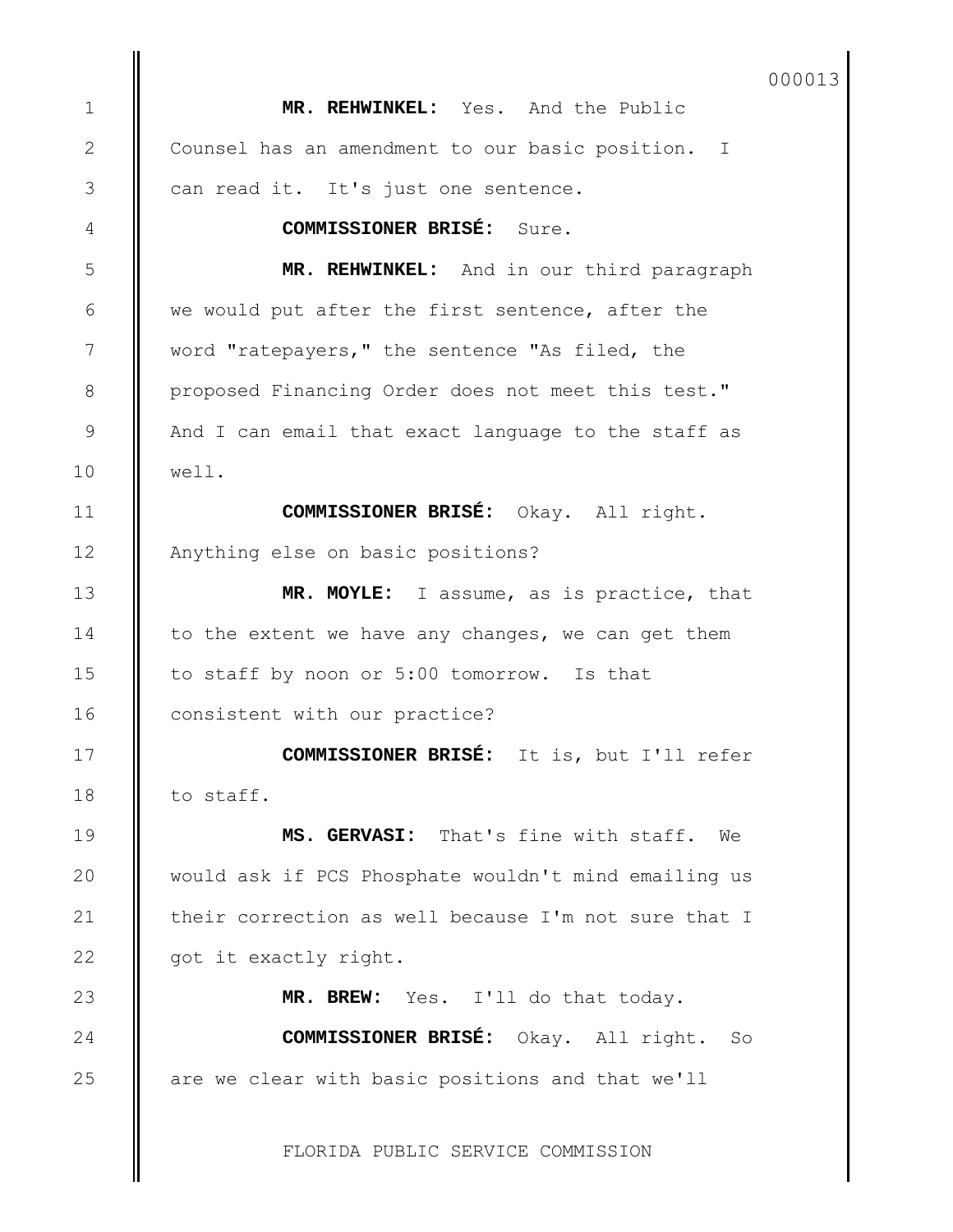have whatever adjustments that need to be made to basic positions in by tomorrow? All right. Okay. Thank you.

1

2

3

4

5

6

7

8

9

10

11

12

13

14

15

16

17

18

19

20

21

22

23

24

25

All right. Moving on to Section VIII, issues and positions.

**MR. REHWINKEL:** From the Public Counsel's standpoint, we have had several conversations with the company and staff and other parties, and I believe we're going to have more today.

**COMMISSIONER BRISÉ:** Sure.

**MR. REHWINKEL:** I think in the interest of time and efficiency, I'm not going to take the time to adjust or make modifications to the numerous positions in here. I think what I would like to do, if that's okay with you and the staff, is to see what comes out of today and see if there is a need to make modifications, and then I will email those by whatever deadline the staff wants rather than go through it issue by issue here. Because I don't -- I think we could be moving a lot of deck chairs around here for no reason.

**COMMISSIONER BRISÉ:** Yeah. It is my understanding that -- I'm aware that there's a meeting that's supposed to take place, and that makes a lot of sense to me, that if there are issues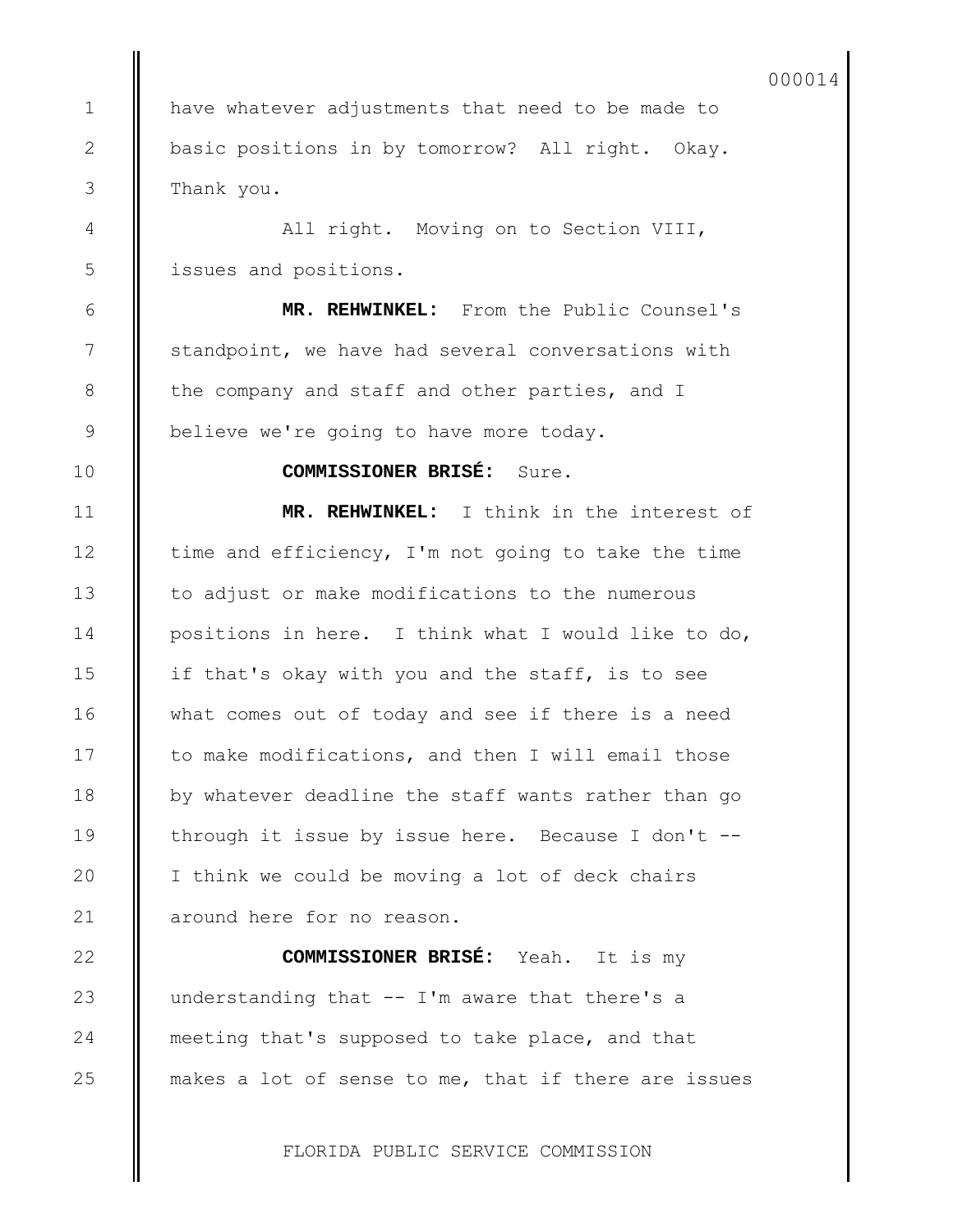that could be taken off the table or modified as the talks move forward, that we would have gone through this process and maybe an hour or two hours later it would look completely different than at this point.

1

2

3

4

5

6

7

8

9

10

11

12

13

14

15

16

17

18

19

20

21

22

23

24

25

So are there any suggestions or anything that we need to do at this point as we go through this section?

**MS. GERVASI:** I think staff is fine with that. If there -- I think we have a general understanding of what the issues are that we are not in alignment on, and maybe we can at least focus on wordsmithing those few issues, if necessary, as we move along. And it's really just the legal issue that I'm concerned about this morning.

**COMMISSIONER BRISÉ:** Sure.

**MS. GERVASI:** But when we get to that, we can discuss it. There may be others, if the parties have others.

**COMMISSIONER BRISÉ:** Okay. So it sounds like you want me to go through all the issues; right?

**MS. GERVASI:** Maybe quickly.

**COMMISSIONER BRISÉ:** Okay. All right. Issue 1.

**MS. GERVASI:** And I think we can say that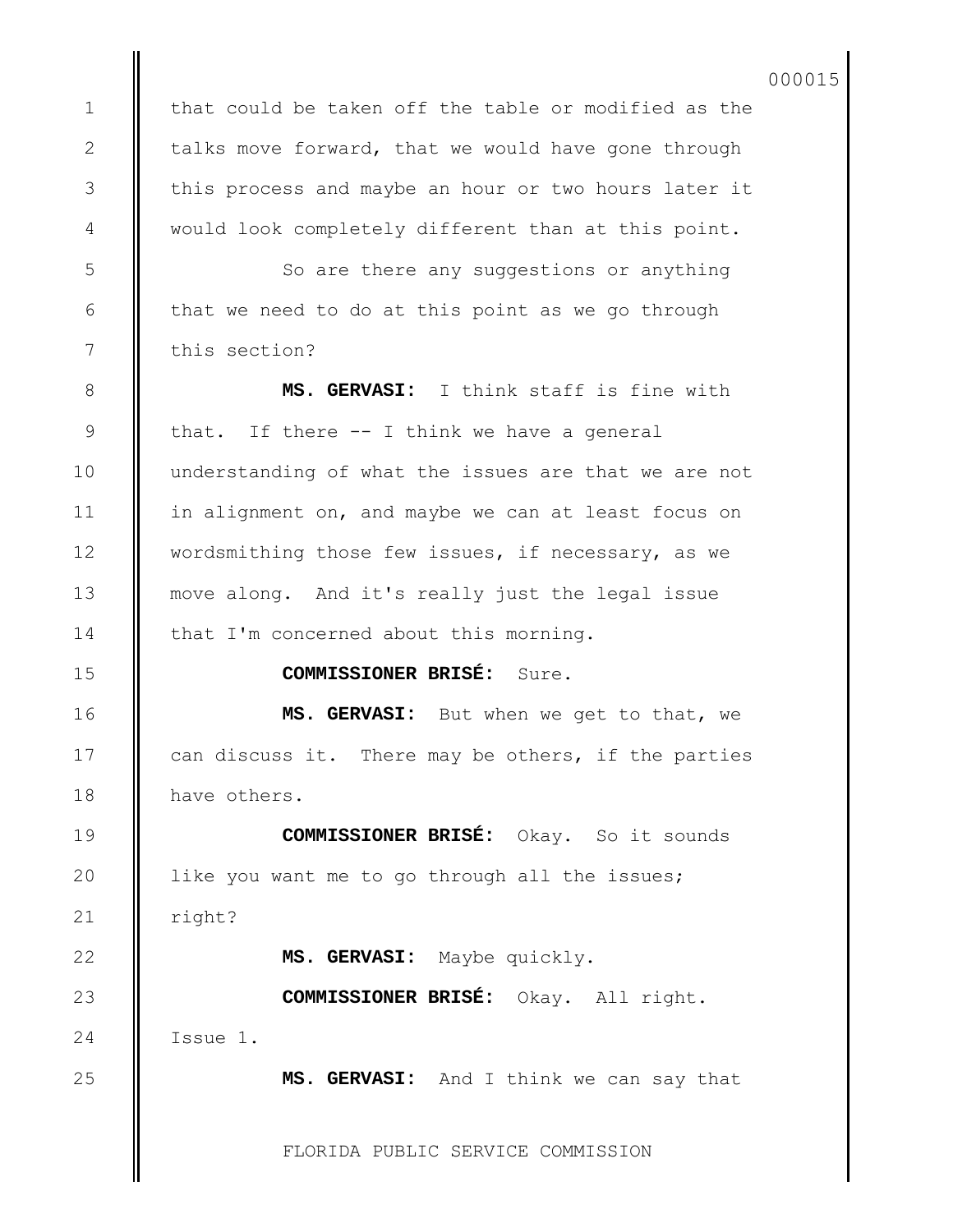| 000016 |
|--------|
|--------|

1 through 13 are all stipulated. **COMMISSIONER BRISÉ:** 1 through 13 are stipulated. **MS. GERVASI:** Correct. **COMMISSIONER BRISÉ:** Okay. **MS. GERVASI:** And those stipulations have been approved by the Commission. **COMMISSIONER BRISÉ:** Right. So Issues 1 through 13 have already been stipulated and approved. Financing Order issues, Legal Issue A. **MS. GERVASI:** And this is the issue that I mentioned. **COMMISSIONER BRISÉ:** Sure. **MS. GERVASI:** It came up just this week, so we just really haven't had time, I don't think, just yet to iron out exactly how we can all agree to a wording on those issues. So staff and DEF at this point are not in alignment as to how to word the issues. Legal Issue A, the DEF Legal Issue A requests the Commission to determine what costs are subject to potential disallowance as part of the 120-day look back under 366.95(2)(c)5. We believe that the statute expressly answers that question by 1 2 3 4 5 6 7 8 9 10 11 12 13 14 15 16 17 18 19 20 21 22 23 24 25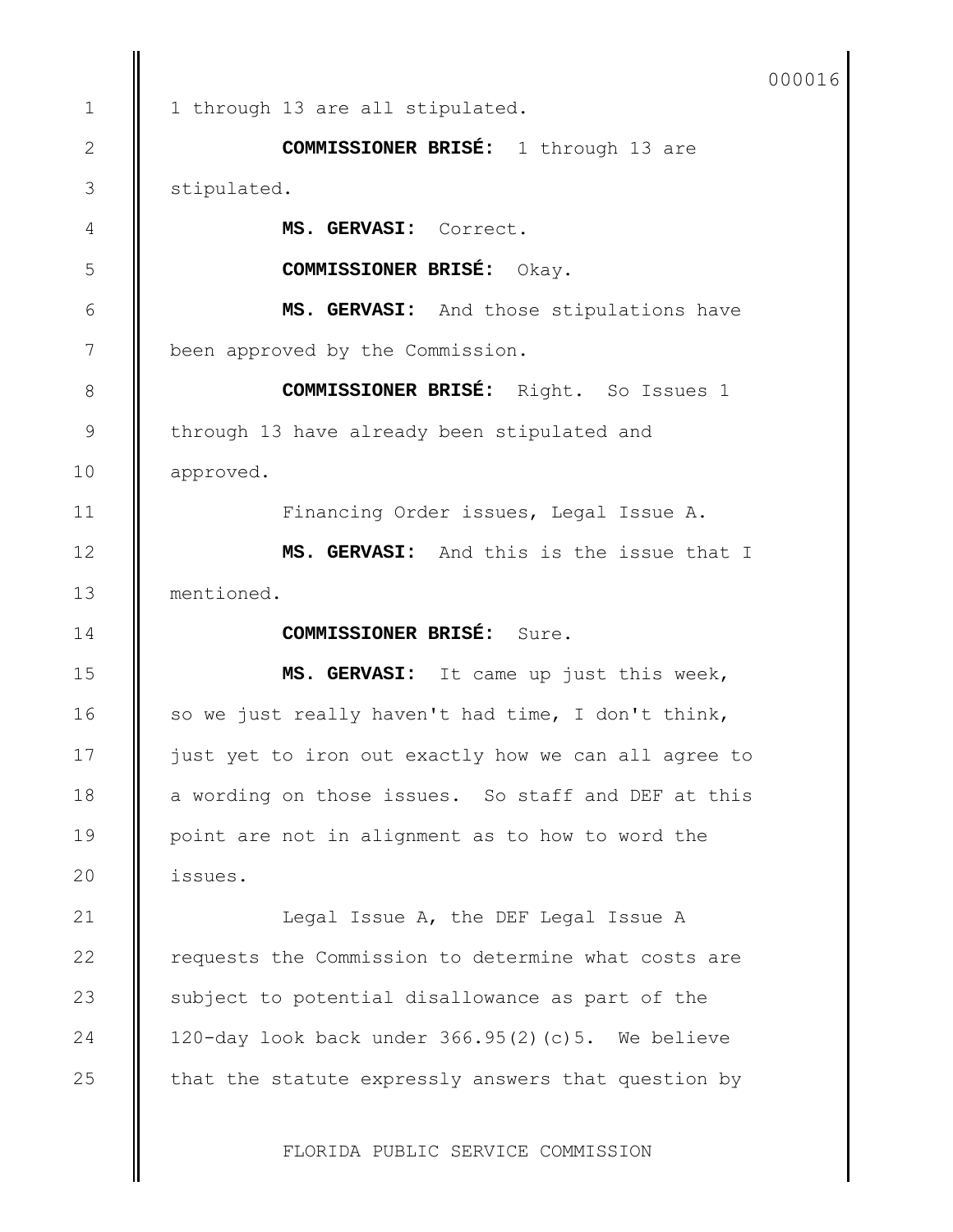saying it's the incremental issuance costs, and we could probably all agree to that based on the language of the statute. But my understanding is that incremental issuance costs is not a term that's defined in the statute, so that if the question that Duke has is with respect to how it should be defined, then perhaps it could be reworded to ask, you know, what is the definition of incremental issuance costs subject to potential disallowance under the statute. I don't know whether that will take care of DEF's Issue A or not.

1

2

3

4

5

6

7

8

9

10

11

12

13

14

15

16

17

18

19

20

21

22

23

24

25

**COMMISSIONER BRISÉ:** Okay. Ms. Triplett. **MS. TRIPLETT:** Thank you. And I think that -- what is the definition of incremental issuance costs, that was your formulation? I think that would probably get to what I'm getting at.

Just to be clear, I'm not trying to - we're not trying to be difficult. This is just a very important issue to us, that we understand and make sure that everybody, including the Commission, understands how the terms that are used in this particular section are defined and what is included in that review, and so that was why we were proposing the issue. But I think getting -- that's the point is getting to what is the specific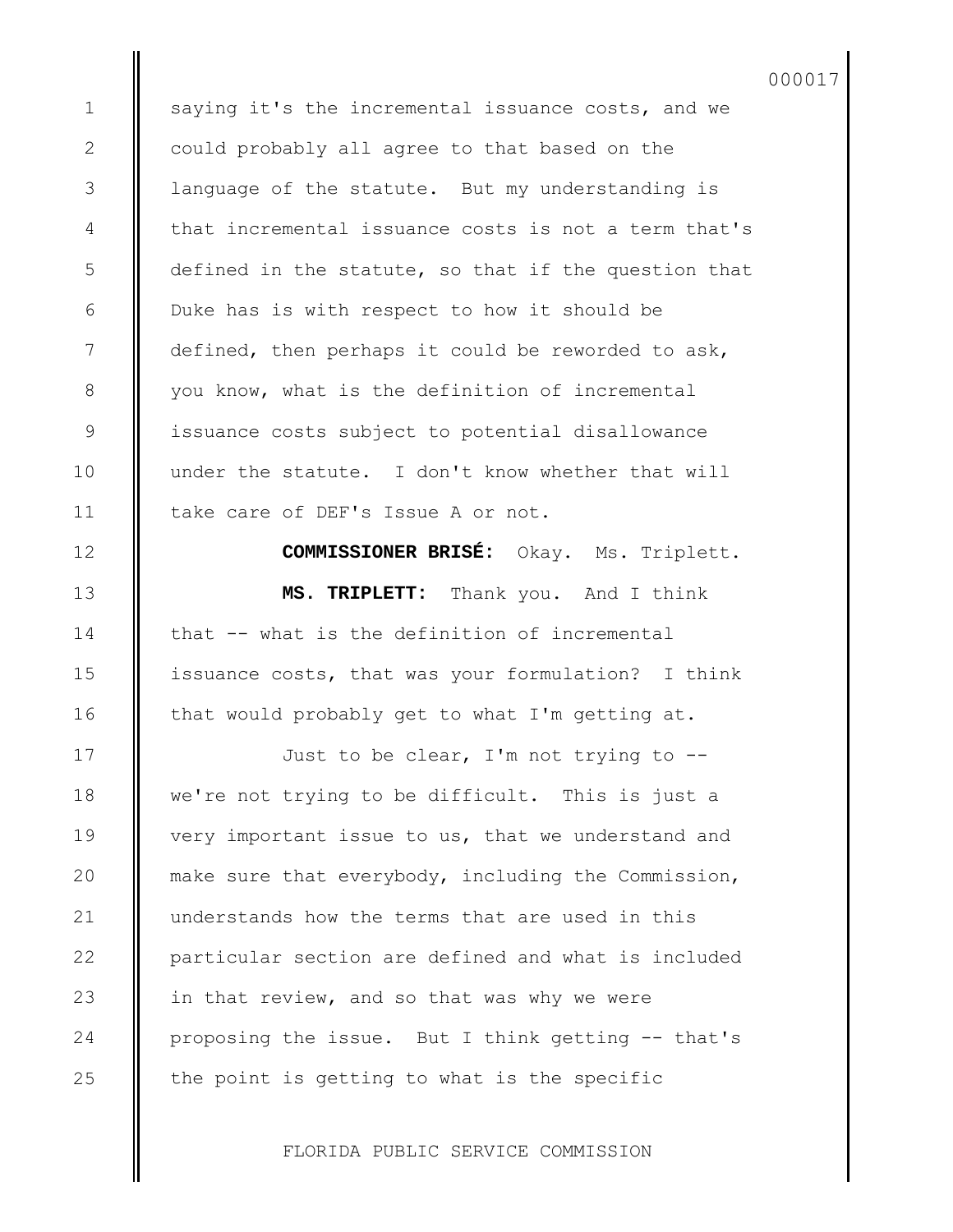definition so that we're all in agreement and understanding at least, not agreement maybe, but understanding as to what specifically goes into those costs. So we could agree to change Legal Issue A to the formulation that we just heard.

## **COMMISSIONER BRISÉ:** Okay.

**MS. GERVASI:** And then with respect to DEF's Legal Issue B and staff's Legal Issue A, they appear to be similar. They are different in the sense that DEF has worded the issue in a more narrow way, I think, than staff has. And the way it's worded, the way DEF has it worded asks whether the Commission is authorized to use a lowest cost standard with respect to issuance costs, the actual bond issuance costs only; whereas, staff's question is -- or the we way we have framed our issue has to do with the Commission's authority to utilize a lowest cost standard with respect to the actual overall costs of financing, all of the financing costs, including actual interest and other ongoing financing costs, which is a broader question.

So our answer to DEF's question would be, yes, the Commission is authorized to use the lowest cost standard with respect to the issuance costs. However, we would have to go further than that and

FLORIDA PUBLIC SERVICE COMMISSION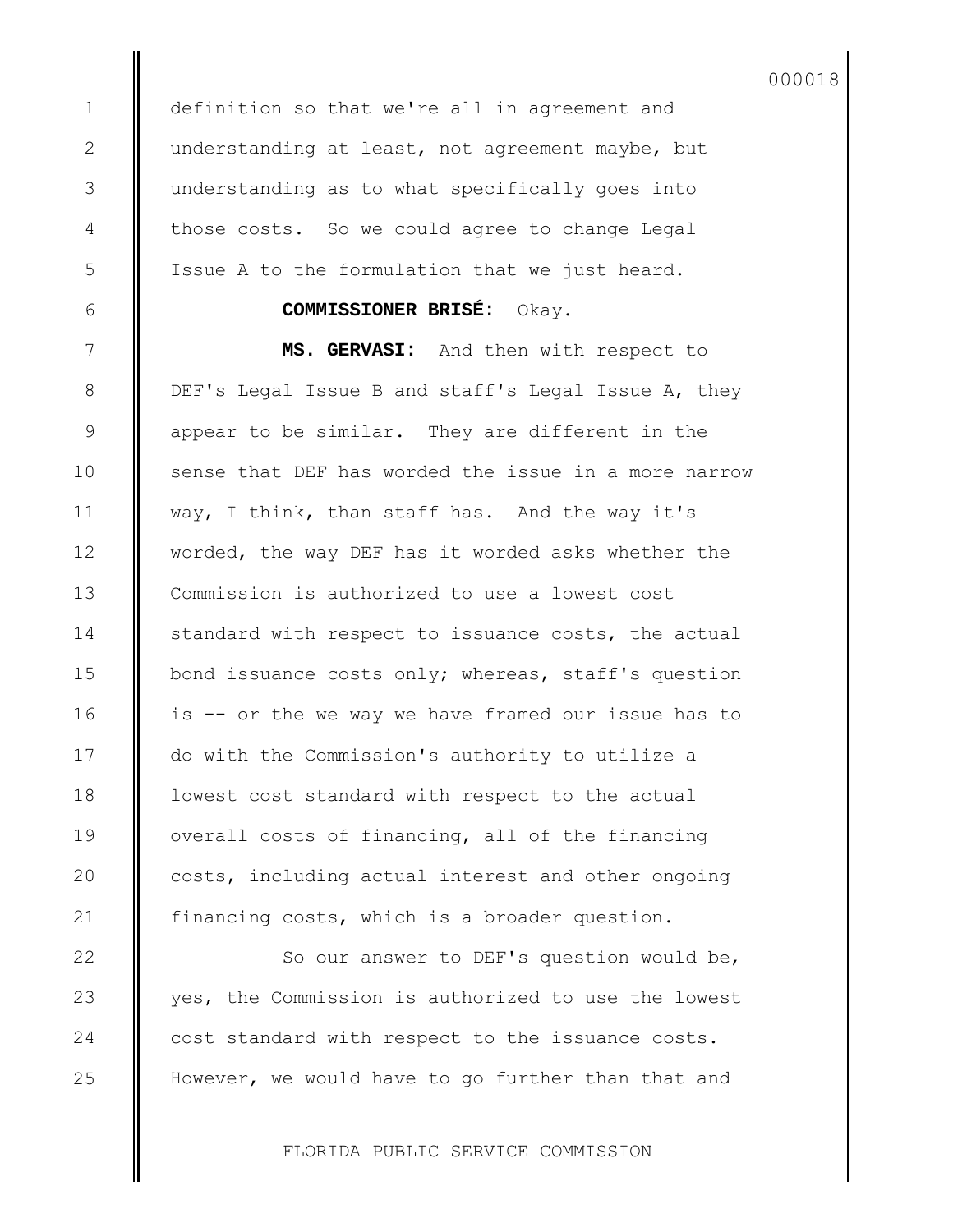go beyond the question and say we also believe that, you know, the cost of financing, ongoing financing costs, interest is also within the Commission's authority to utilize that lowest cost standard. It is an important issue.

1

2

3

4

5

6

7

8

9

10

11

12

13

14

15

16

17

18

19

20

21

22

23

24

25

All four of our financing expert witnesses have testified to a lowest cost standard. And I believe that if we were to word it that way, that DEF's answer could be, you know, no, the Commission's authority is not with respect to all of the financing costs, it should be narrowed, and that would give them, you know, room to argue in their brief, you know, why it is that the actual interest and other financing costs should be not looked at by the Commission.

**COMMISSIONER BRISÉ:** All right. Ms. Triplett.

**MS. TRIPLETT:** Thank you. And our concern with the formulation of staff's issue is that - there's a euphemism for this, but I don't necessarily want to use it, but it's one of those things where the wording of the issue assumes that that is the appropriate standard. So it's like are you still, you know, doing bad behavior that you shouldn't be doing? And so to us it is a -- it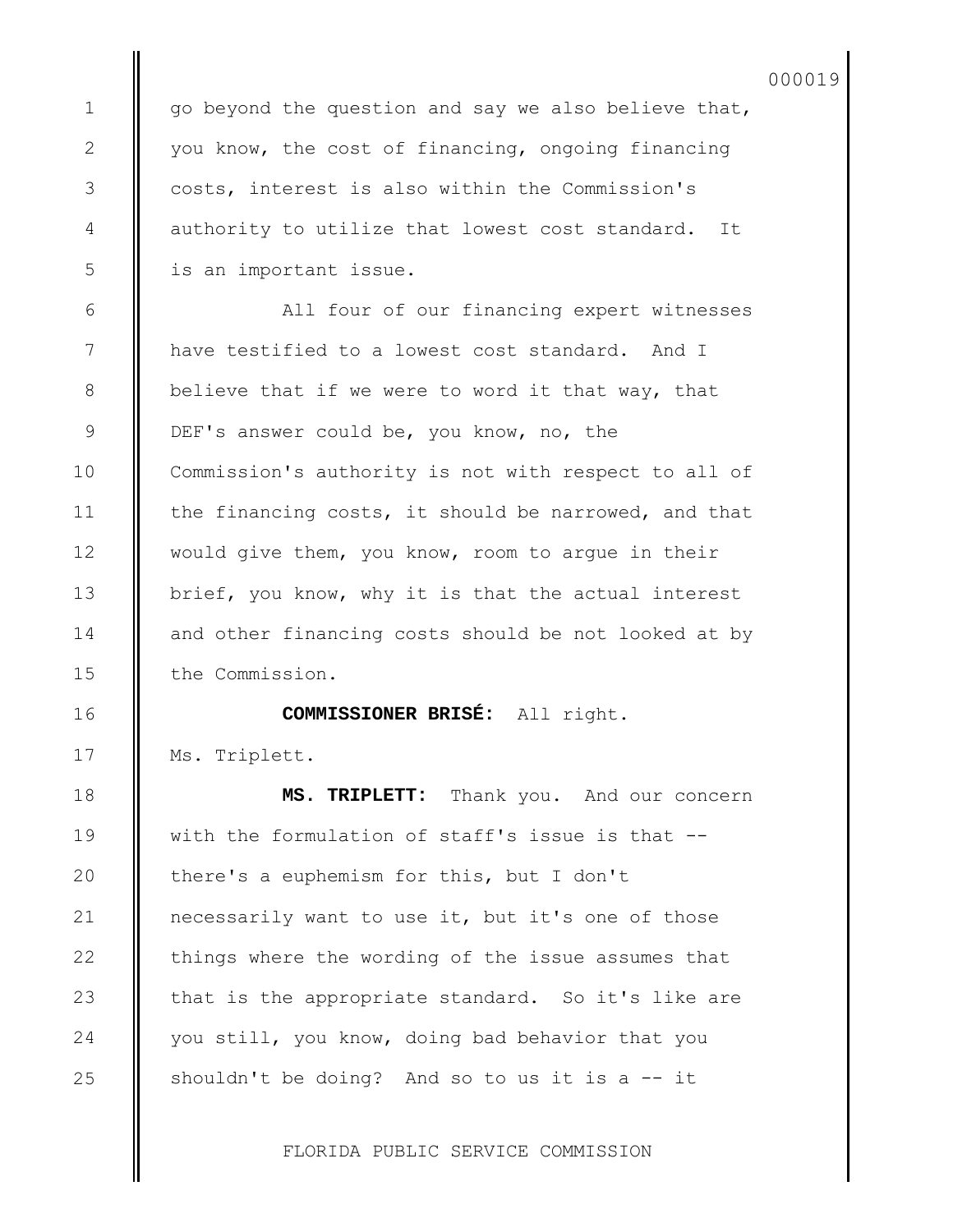doesn't track the statute and so it's not appropriate just in the wording.

1

2

3

4

5

6

7

8

9

10

11

12

13

14

15

16

17

18

19

20

21

22

23

24

25

I think that staff could also in their position with respect to our wording of Legal Issue B make similar arguments as far as what is the appropriate scope of the review. If there is still concern that our issue is too narrow, then I would perhaps suggest something, you know, very simple: "In determining whether some or all of actual bond issuance costs should be disallowed pursuant to the statute, what should the Commission take into account?" And that would leave parties free to argue whatever they want. I was going to suggest that, but I was trying to work within staff's language. But that may be the easier thing is just cut the question off earlier, so I throw that in for consideration.

**MR. REHWINKEL:** Can I suggest that with this issue, if you take the staff's formulation and in the second line where it says, "should," could you change that to the word "may," and then after the question mark, "And if so, to what extent should they?" Would that provide the breadth that the staff is looking for and the non-adoption of the standard that the company looks for and the point on

FLORIDA PUBLIC SERVICE COMMISSION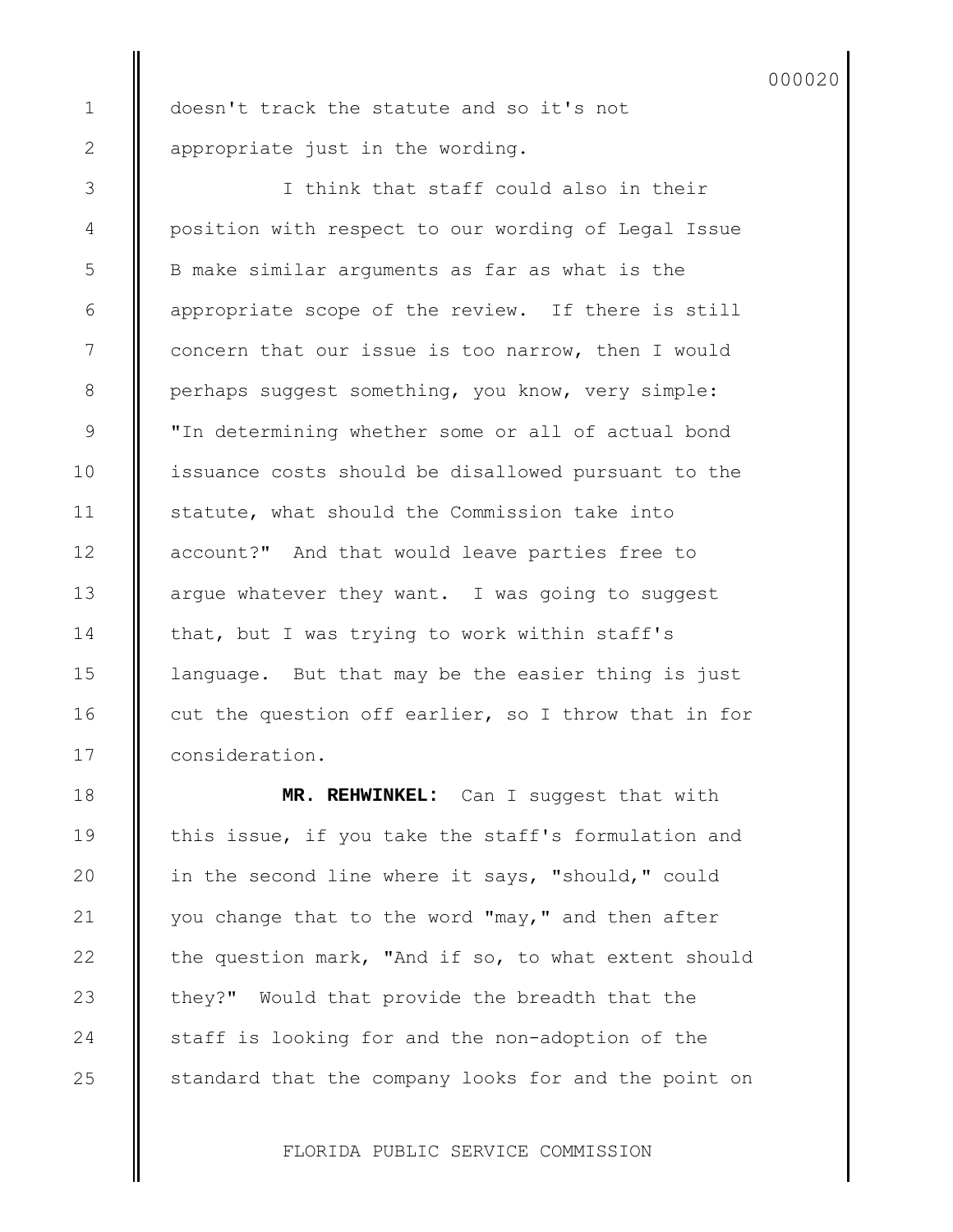the cost continuum that the company would be looking for? I just throw that out as a suggestion because it seems like that would address both concerns.

**COMMISSIONER BRISÉ:** Ms. Triplett.

**MS. TRIPLETT:** I recognize that gets better. It still contains a standard. But, you know, if that's where this is going, we can argue vigorously against it in our position. It does make it better.

**MS. GERVASI:** Staff is -- can live with either way. We are okay with DEF's suggestion to shorten the issue and just leave it more open as to what should the Commission take into account, and this will allow us to enter -- to do our statutory interpretation, our legal analysis within the post-hearing briefs as well as within the staff recommendation. So we're -- I think we can live with that.

## **COMMISSIONER BRISÉ:** Okay.

**MS. TRIPLETT:** Since I suggested it, I would prefer that one. But, I mean, I would like to hear what, you know, the others have to say.

**COMMISSIONER BRISÉ:** Yeah. Does that work?

**MR. REHWINKEL:** That's fine with me.

FLORIDA PUBLIC SERVICE COMMISSION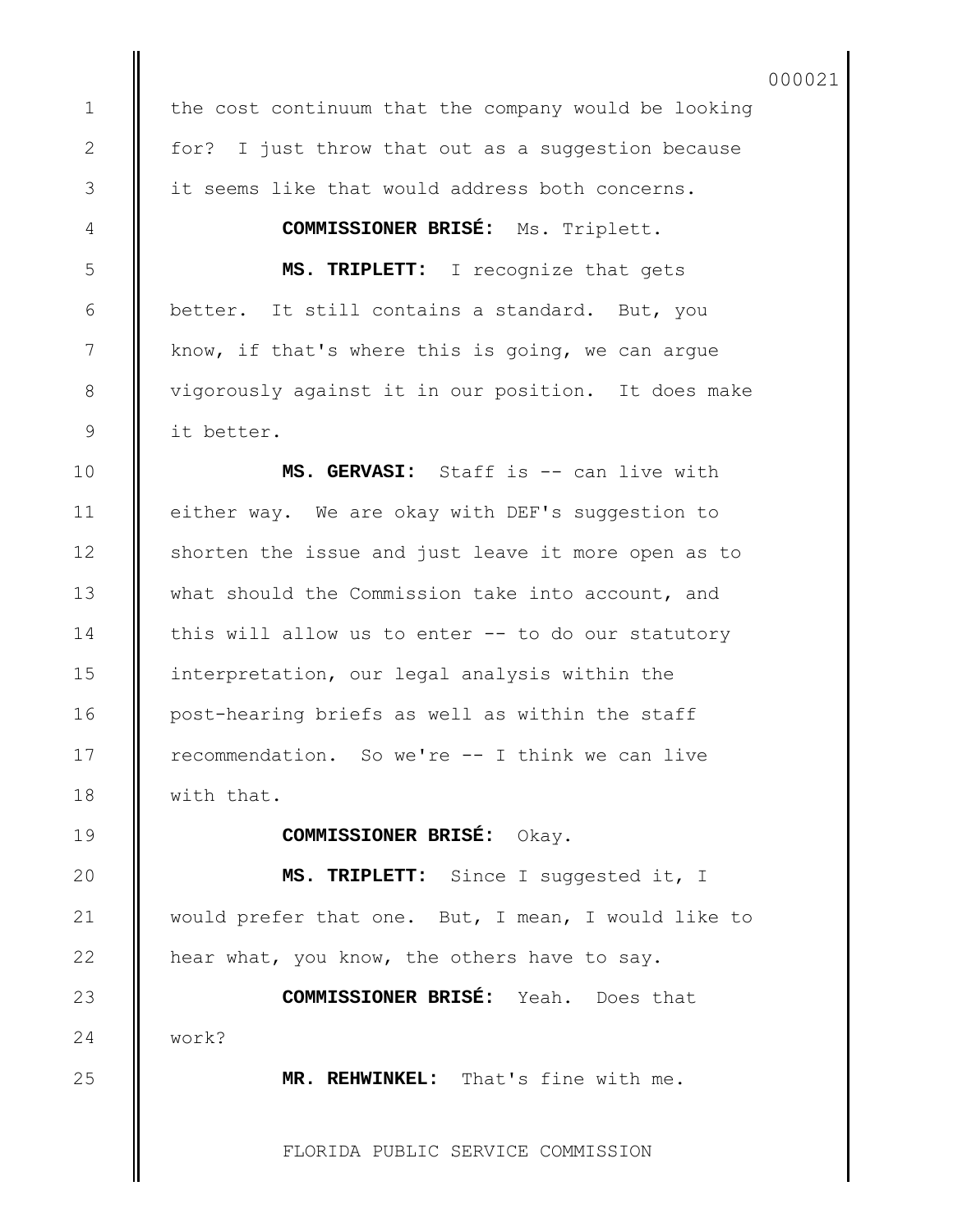**COMMISSIONER BRISÉ:** Okay. It sounds like we found good language there. All right. **MS. GERVASI:** Thank you. And with respect

1

2

3

4

5

6

7

8

9

10

11

12

13

14

15

16

17

18

19

 $20$ 

23

24

25

to the remaining issues, unless the parties have anything that they think is important enough to take up the time today, I don't know that staff does. That was the one issue we were concerned about.

#### **COMMISSIONER BRISÉ:** Okay.

**MR. MOYLE:** I just want to make clear for the record, and staff has footnoted it, but with respect to all of these stipulations related to the Financing Order issues, FIPUG is not affirmatively saying, yes, we agree. We're just saying we're not going to take a position on these and leave it at that. So I just want the record to be clear on that. Thank you.

**COMMISSIONER BRISÉ:** Okay. All right. Let me just do this for clarity for the record. Fourteen through 19, those are stipulated already. All right.

**MS. GERVASI:** Those are proposed stipulations, yes, sir. 21 22

**COMMISSIONER BRISÉ:** Proposed stipulations, yeah.

Twenty, everyone is comfortable with the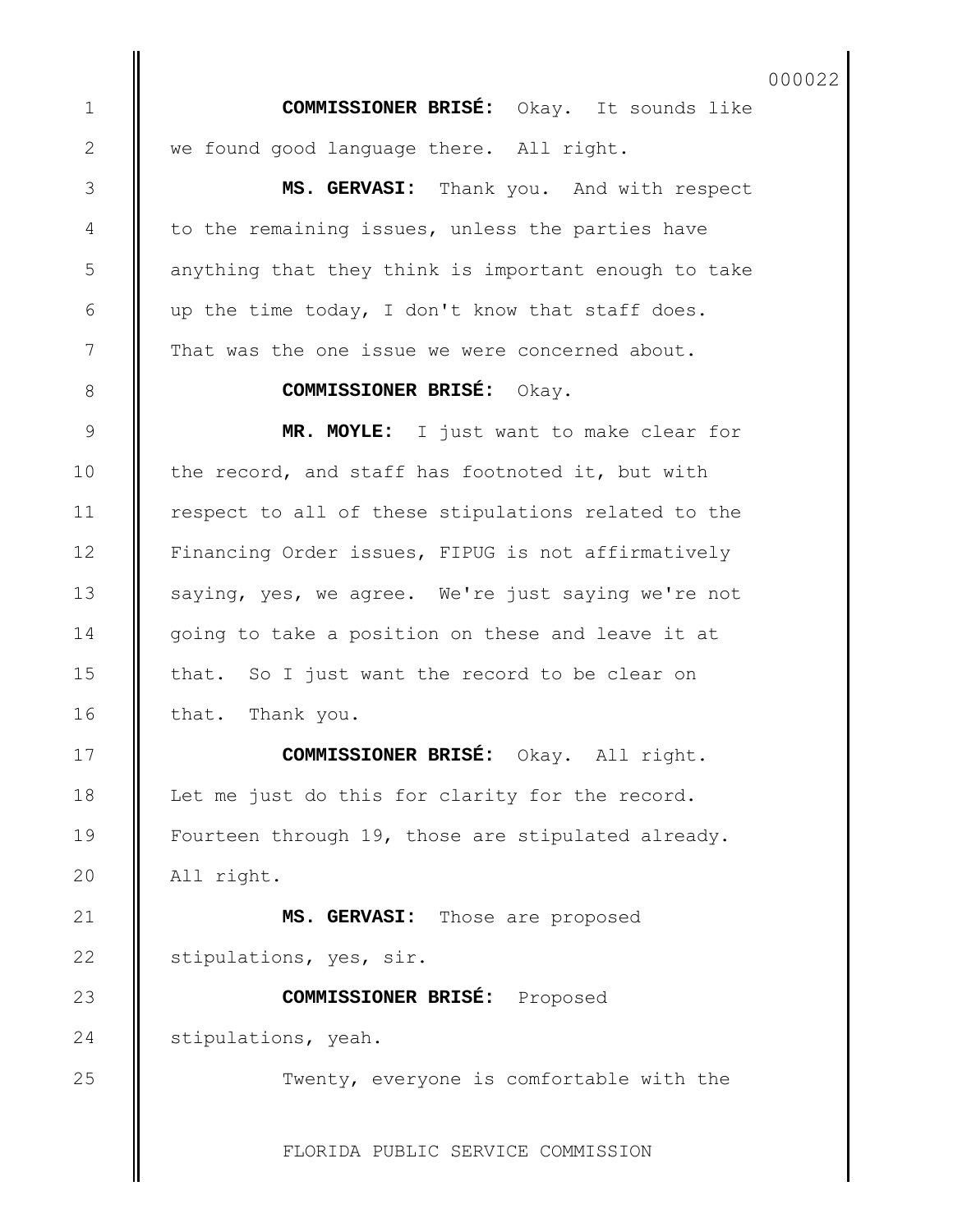language they have so far, recognizing that it can change? Okay. Okay. So I'm going to do blocks, and if there are things that you would like to change, please advise. Twenty-one through 28, recognizing that 27 was dropped. Okay. Okay. Since I haven't heard anything, I guess we'll move on. Twenty-nine and 30 are proposed stipulations. Thirty-one through 35, recognizing that 34 is a proposed stipulation. Okay. Thirty-five through 39, recognizing that 37 and 38 are proposed stipulations. Okay. Everyone seems comfortable. Forty through 52, recognizing that 43 has been dropped, 48 has been dropped, and the balance are proposed stipulations. Okay. All right. **MR. MOYLE:** Can I ask a question -- **COMMISSIONER BRISÉ:** Sure. Go ahead. **MR. MOYLE:** -- for clarification? So FIPUG in some of these positions has taken no position at this time, and we'll probably be modifying that position per our discussion. But to the extent FIPUG would agree with OPC, OPC in a lot of these issues takes a position of no final 1 2 3 4 5 6 7 8 9 10 11 12 13 14 15 16 17 18 19 20 21 22 23 24 25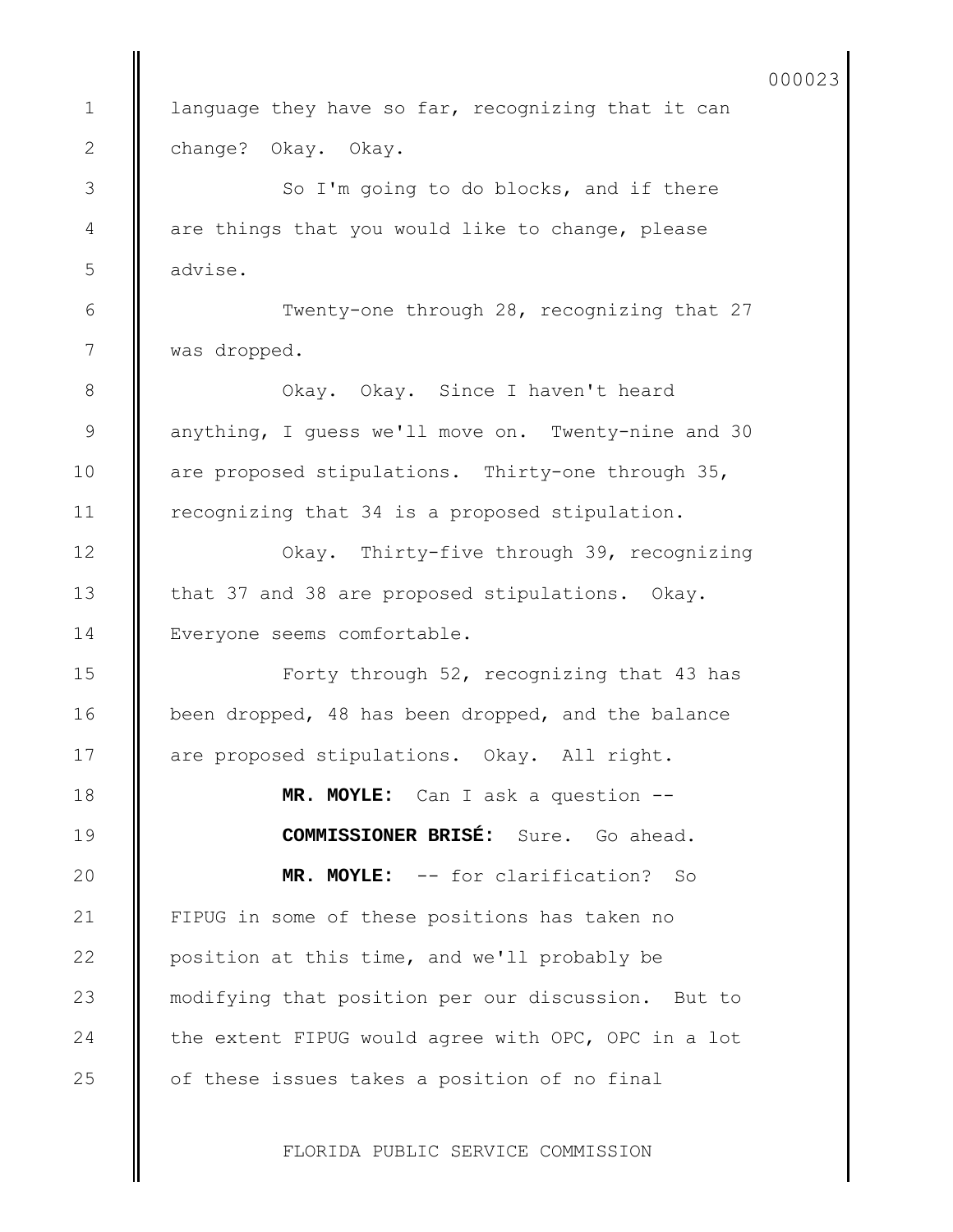000024

positions being taken, and it's a general and preliminary matter and they state a position kind of in that context. I assume that's fine as a position for this proceeding, kind of given the unique nature of it that there's no issues there.

**COMMISSIONER BRISÉ:** Sure. Let me confer with my advisor here.

**MR. REHWINKEL:** Before you do that, let me -- I just wanted to say before -- Commissioner?

**COMMISSIONER BRISÉ:** Sure. Go ahead. **MR. REHWINKEL:** One of the -- this is one of the things I just didn't want to kind of laboriously go through here. The first sentence in some of our general positions, we've completed the review of the rebuttal and the depositions were concluded on Friday, so we're going to be in a position to take a position pending the outcome of what happens today, and so that first sentence will drop. And we will probably take, in large part, a presumptive position in favor of the staff witnesses. So just for purposes of your analysis, we're going to recede from that in whatever we send out by the deadline electronically.

> **COMMISSIONER BRISÉ:** Okay. Thank you. Mary Anne.

FLORIDA PUBLIC SERVICE COMMISSION

1

2

3

4

5

6

7

8

9

10

11

12

13

14

15

16

17

24 25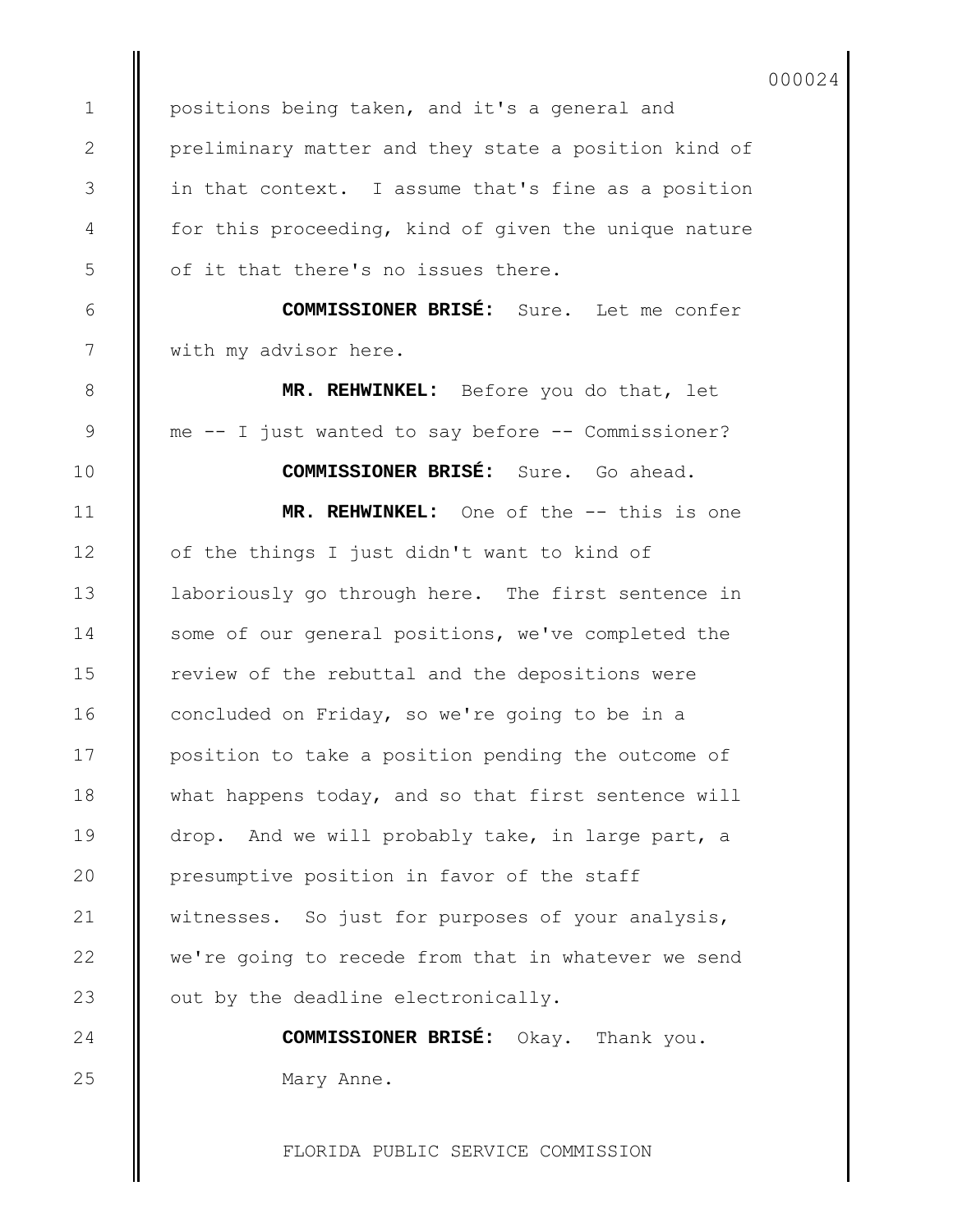**MS. HELTON:** I mean, I recognize that this is a little bit of a different proceeding for everybody and this is really only the second time that the Commission has done one of these securitization dockets; however, I don't think that changes the fact that we still expect parties to take a position by the time the Prehearing Order is issued unless they can show good cause why for some reason they can't.

1

2

3

4

5

6

7

8

9

10

11

12

13

14

15

16

17

18

19

20

21

22

23

24

25

**MR. REHWINKEL:** One of the things that's caused us to be a little tentative in our position is this is a fast-moving process by the statutory time frames. The company and the staff and their consultants have been working in a dynamic process. Things have been changing every day. Yesterday we had a flurry of emails where we were modifying positions and issues and stipulation proposals. So that's a little bit why we're kind of being tentative. But we will take a definitive position to the extent we can based on what we know, depending on the outcome of what happens today.

**COMMISSIONER BRISÉ:** Sure. And I think we take full recognition of that. We expect that everyone takes firm positions obviously by the time the order comes out, and so we expect all the

FLORIDA PUBLIC SERVICE COMMISSION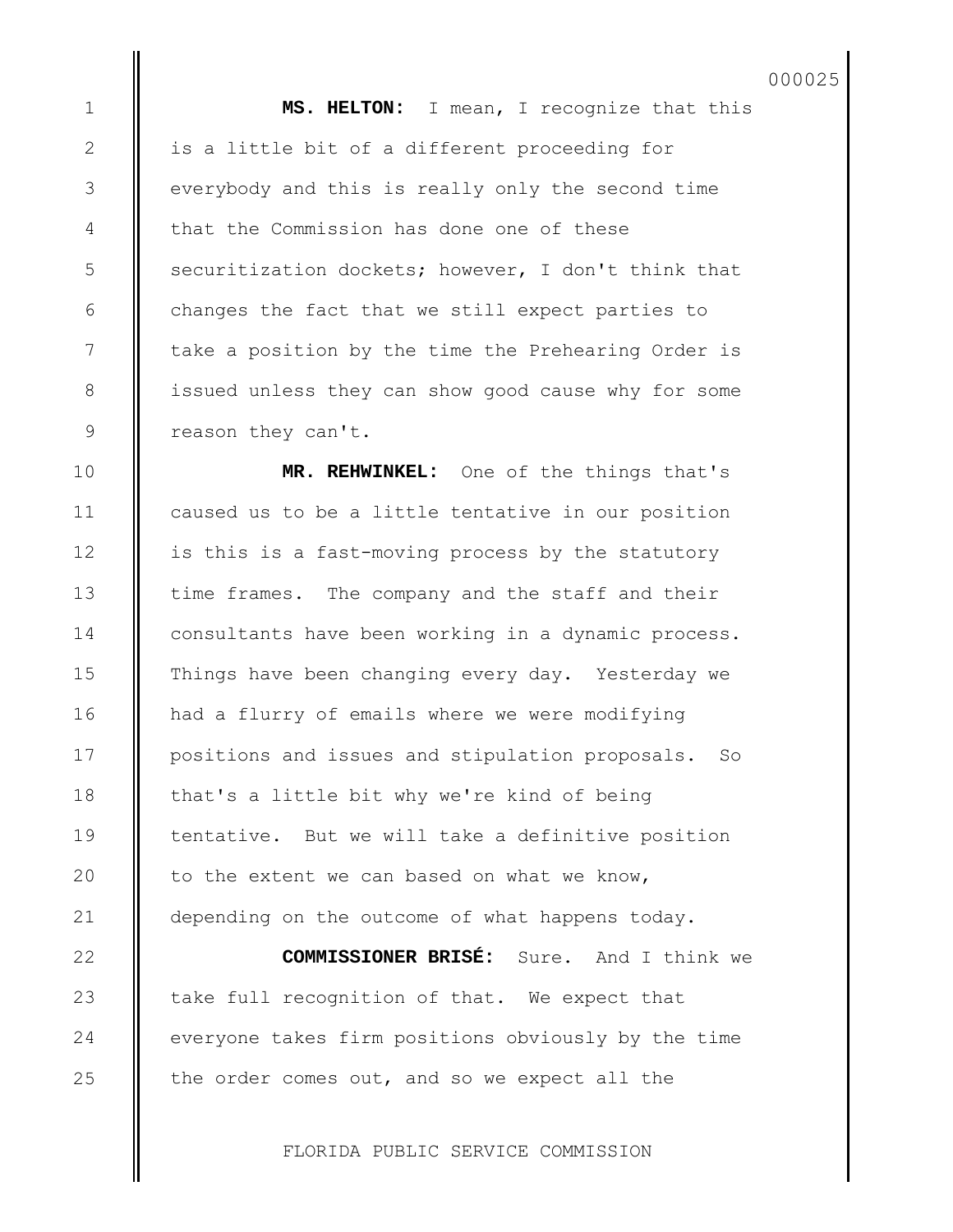FLORIDA PUBLIC SERVICE COMMISSION parties to do the same, you know, as we would normally do, and that's our expectation. Okay. Anything else on issues and positions? **MS. GERVASI:** No, sir. **COMMISSIONER BRISÉ:** Okay. Anything else on issues and positions from any of the parties? No? Great. Okay. Moving on to Section IX, exhibit list. **MS. GERVASI:** And with respect to this section, Commissioner, staff would like to note that we have prepared a Comprehensive Exhibit List, and it will -- it includes all the prefiled exhibits and also those exhibits that staff wishes to include in the record. We haven't shared it with the parties yet, it's a new document, but we will check with the parties prior to the hearing to determine if there are any objections to any of that or to any of staff's exhibits being entered into the record. **COMMISSIONER BRISÉ:** Okay. **MR. REHWINKEL:** May I ask -- it's been a contentious issue in some recent dockets. There were two important depositions taken last week. Are those part of the exhibit list that you propose? 1 2 3 4 5 6 7 8 9 10 11 12 13 14 15 16 17 18 19 20 21 22 23 24 25 000026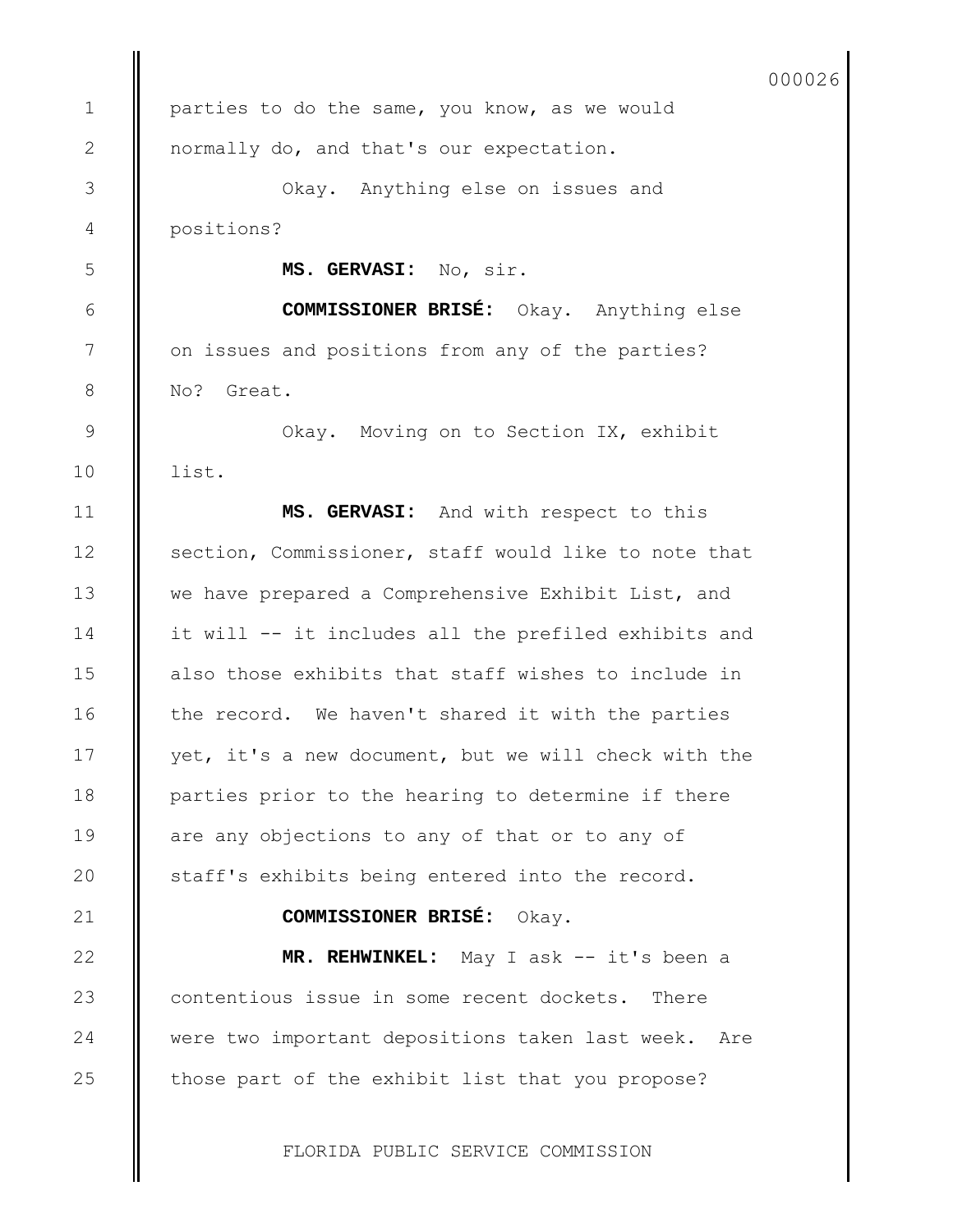**MS. GERVASI:** No, they are not. **MR. REHWINKEL:** Okay. Thank you. **COMMISSIONER BRISÉ:** Okay. Anything else in terms of the exhibit list? Okay. Approved stipulations. As reflected, Section X of the prehearing draft order, stipulations on the docket 150148 issues, Issues 1 through 13 were approved by the Commission on the 15th at the conference agenda. So I think that that speaks for itself; right? Section XI, proposed stipulations. And here we have Docket No. 150171 and the Issues 14 through 52. The parties and staff have reached a number of proposed stipulations on these issues and are set forth in Section XI. I think we went through those as we went through the issues and positions; right? Are there any issues or things that we need to talk about with proposed stipulations? **MS. GERVASI:** Commissioner, I would note that with respect to two issues, because this has been a very dynamic process and we've been wordsmithing up until the 11th hour, on Issue 46, 1 2 3 4 5 6 7 8 9 10 11 12 13 14 15 16 17 18 19 20 21 22 23

issue, and I just want to raise this to bring it to

staff made a last-minute clarification to this

24

25

FLORIDA PUBLIC SERVICE COMMISSION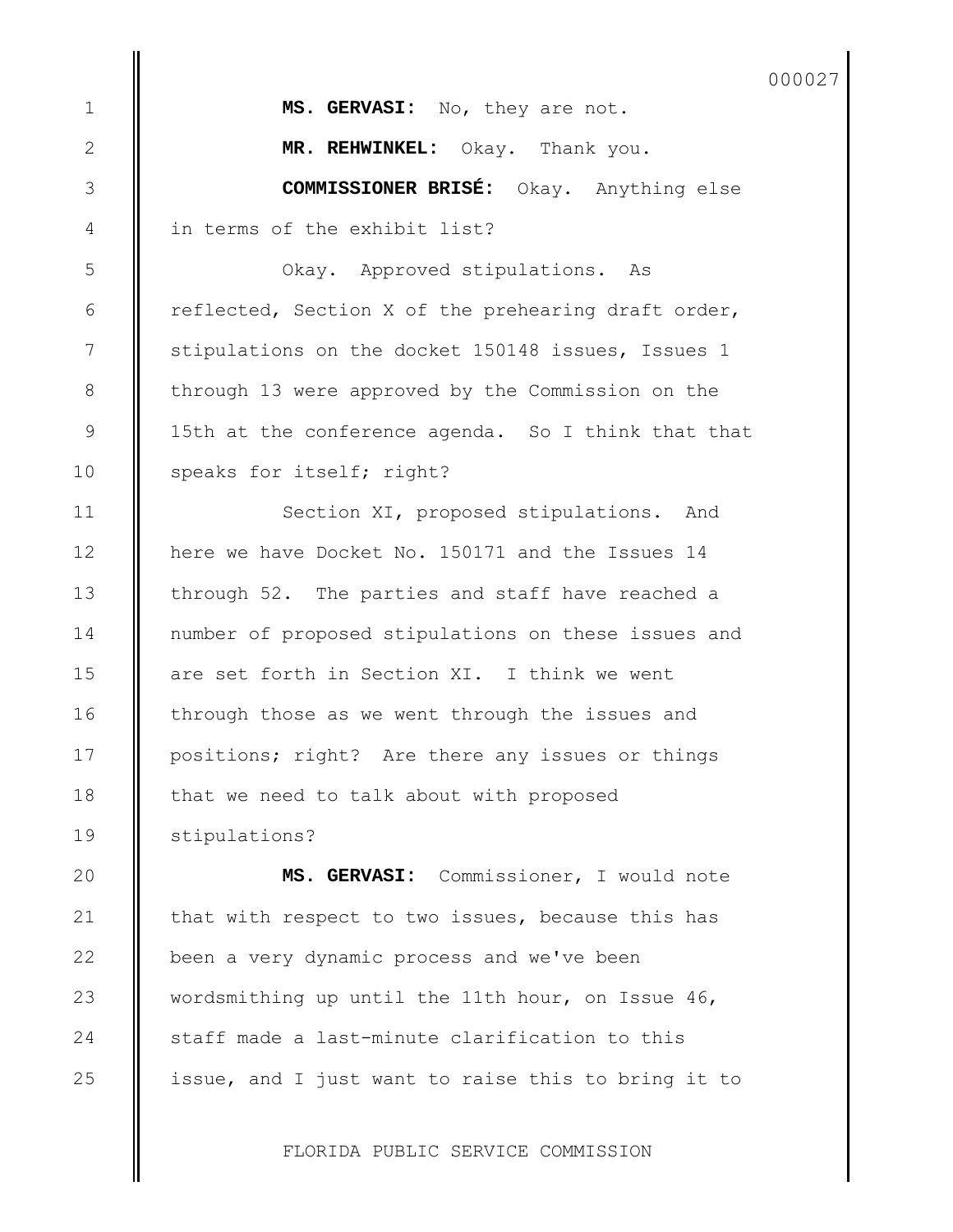the attention of all parties to make sure that we still have a proposed stipulation. We changed the nuclear asset-recovery charge in Issue 46, the true-up mechanism should be conducted at least every six months, and then we had -- before that we had not less than twice a year or something like that. This more closely tracks the statute, which says it has to be at least biannually. And then -- **COMMISSIONER BRISÉ:** Let's address that one first. **MS. GERVASI:** Thank you. **COMMISSIONER BRISÉ:** Do we have any issues with the language as proposed by staff? Okay. It sounds like we are still where we need to be. **MS. GERVASI:** Very good. And then the same thing with respect to Issue 52, we hadn't really nailed down the reasoning why the docket should remain open actually for quite a long period of time throughout the course of the life of the bonds for like the next 20 years. And so what we did was we included language to the effect that explains that the docket should remain open through completion of the Commission's review of the actual costs of the nuclear asset-recovery bond issuance 1 2 3 4 5 6 7 8 9 10 11 12 13 14 15 16 17 18 19 20 21 22 23 24 25

000028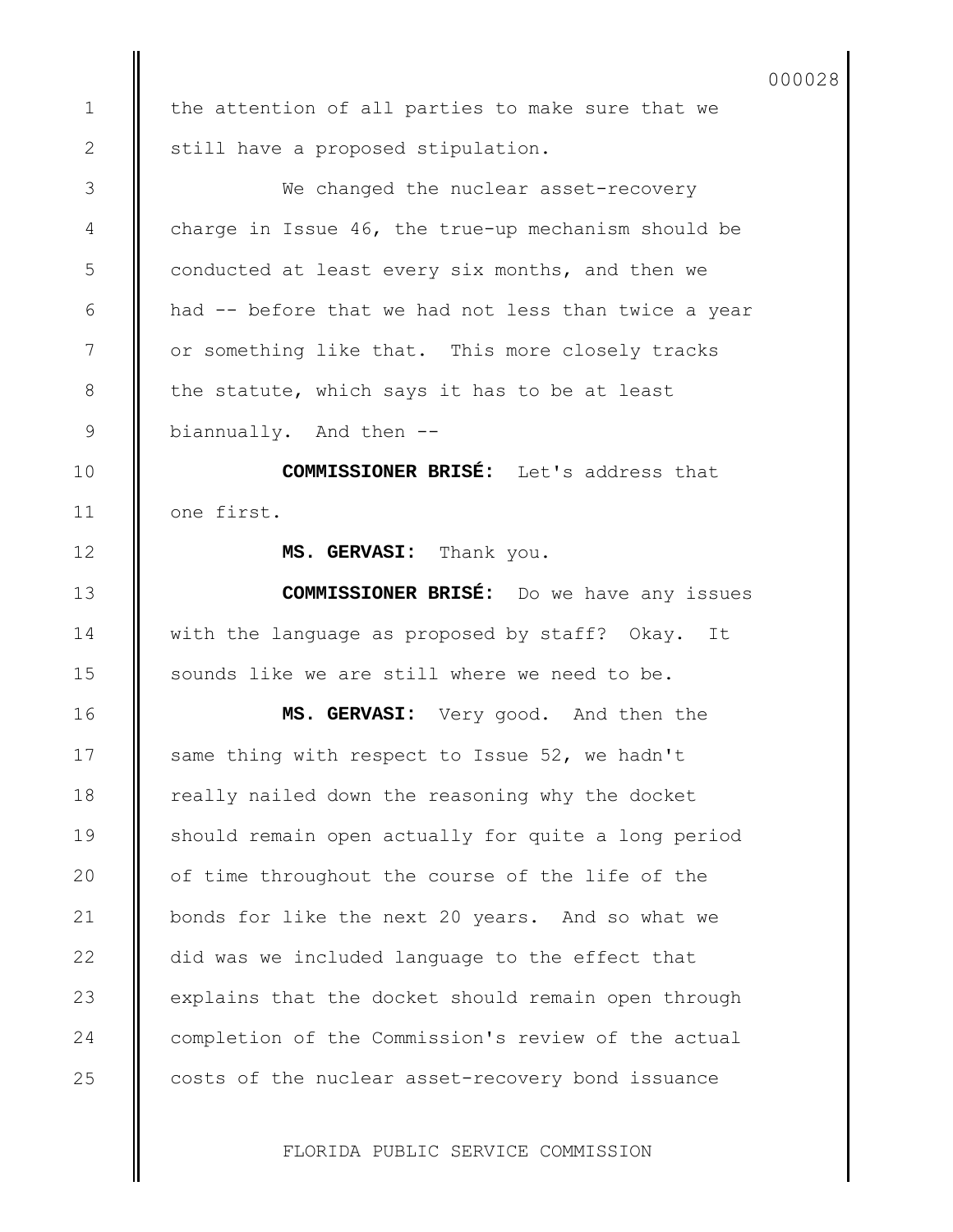000029

conducted pursuant to Section 366.95(2)(c)4, *Florida Statutes*. And I just wanted to make sure that everybody was still okay with that proposed stipulation.

**COMMISSIONER BRISÉ:** Okay. Let me hear from the parties. Mr. Brew.

**MR. BREW:** I'm still not certain, and I know this is a dynamic process, how or where parties would address changes that may occur with respect to ongoing financing costs and potential changes in the servicer or other things. Would that be -- would those arise under a new docket?

**MS. GERVASI:** Because this docket will remain open, we don't see a need for another docket to address those matters if and when they may come up. But we will be addressing servicer fees and those types of costs within the Financing Order itself.

**COMMISSIONER BRISÉ:** Let me ask you a question. You said the docket would remain open. **MS. GERVASI:** Right. **COMMISSIONER BRISÉ:** And there was a question about closing the docket? So if you

could --

1

2

3

4

5

6

7

8

9

10

11

12

13

14

15

16

17

18

19

20

21

22

23

24

25

**MS. GERVASI:** Well, there's always the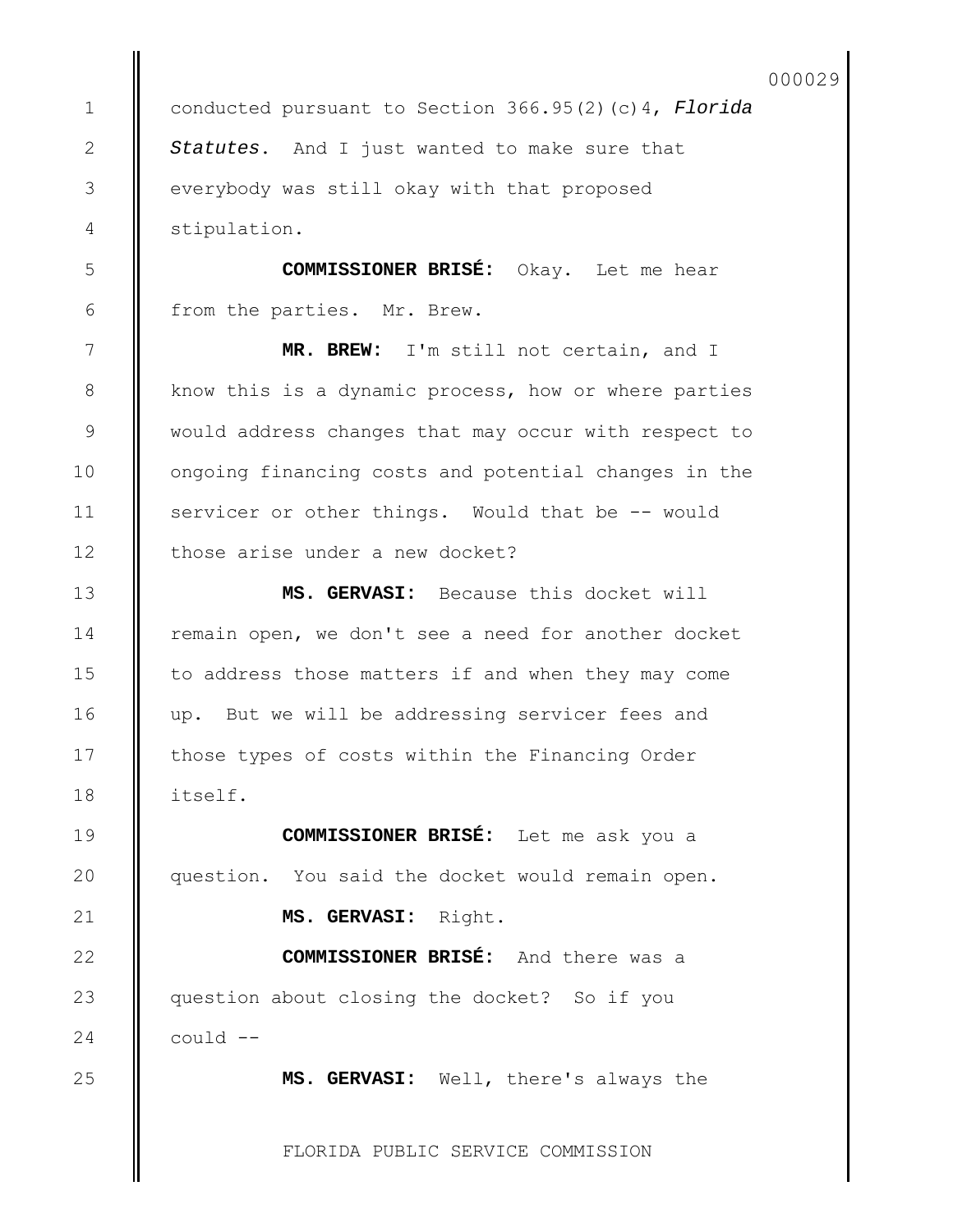question about whether a docket should be closed or not.

# **COMMISSIONER BRISÉ:** Right.

1

2

3

4

5

6

7

8

9

10

11

12

13

14

15

16

17

18

19

20

21

22

23

24

25

**MS. GERVASI:** And so that really is all we meant to address with that last issue, whether the docket should be closed or remain open. And because there's a true-up process throughout the course of the bonds, that it should remain open for that reason.

If other issues were to come up -- the statute is pretty clear that the Commission only has the authority to do the true-up after, you know, the bonds have been sold. So I'm not sure what might come up, but the docket will be open if something does.

**MR. REHWINKEL:** The Public Counsel, I don't know if it would be part of what we talk about after this -- I'm not clear exactly whether this means that the docket would be closed. I don't know what the time frame is, so I don't think we could agree to this language just yet. So I would like to -- I think by the end of the day we probably can find some language we agree with on 52, but this has changed from what we talked about yesterday. And I'm uncertain about the time frame, so I would say,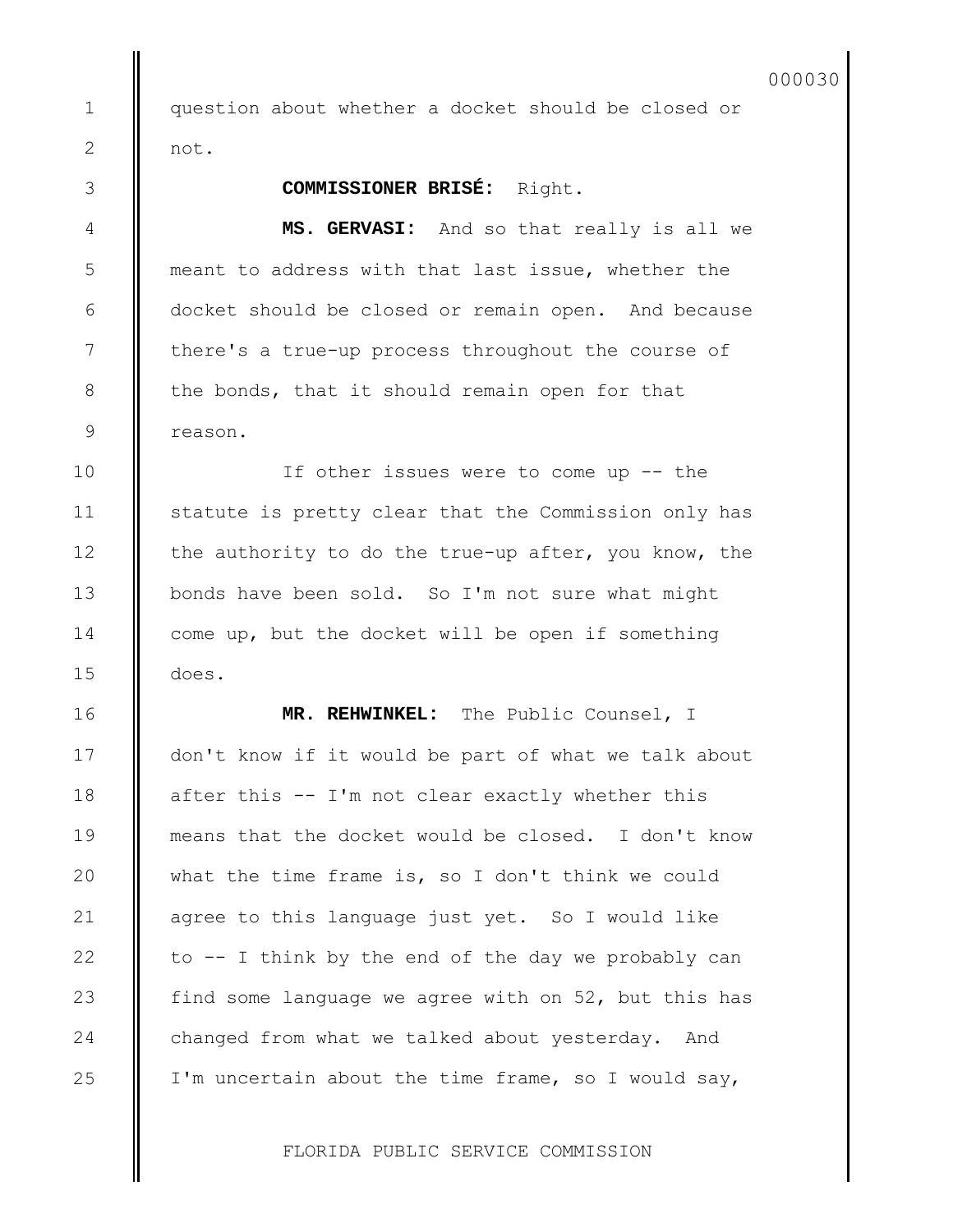no, we won't agree with this at this time. **COMMISSIONER BRISÉ:** Okay. Ms. Triplett. **MS. TRIPLETT:** Yes. I have an answer, I think, to Mr. Brew's concern, but let's just save it, I think, for this afternoon because I think it'll just be more productive. **COMMISSIONER BRISÉ:** Okay. So we don't have a proposed stipulation yet on 52. Okay. **MS. GERVASI:** Thank you. Fair enough. **MR. BREW:** Mr. Commissioner, I also have some questions on the phrasing of Issue 38, but we can pick that up later too. **COMMISSIONER BRISÉ:** Okay. Thirty-eight -- oh, that was one of the proposed stipulations as well. Okay. **MR. MOYLE:** Maybe I should ask this question at our -- **COMMISSIONER BRISÉ:** At your meeting? **MR. MOYLE:** -- later meeting, but I'm kind of reading these as sort of stipulations of fact. They are stipulations of fact, and I don't read them as necessarily tying to a question. Am I getting that wrong? **MS. GERVASI:** The proposed stipulations are intended to answer each of the issues that they 1 2 3 4 5 6 7 8 9 10 11 12 13 14 15 16 17 18 19 20 21 22 23 24 25 000031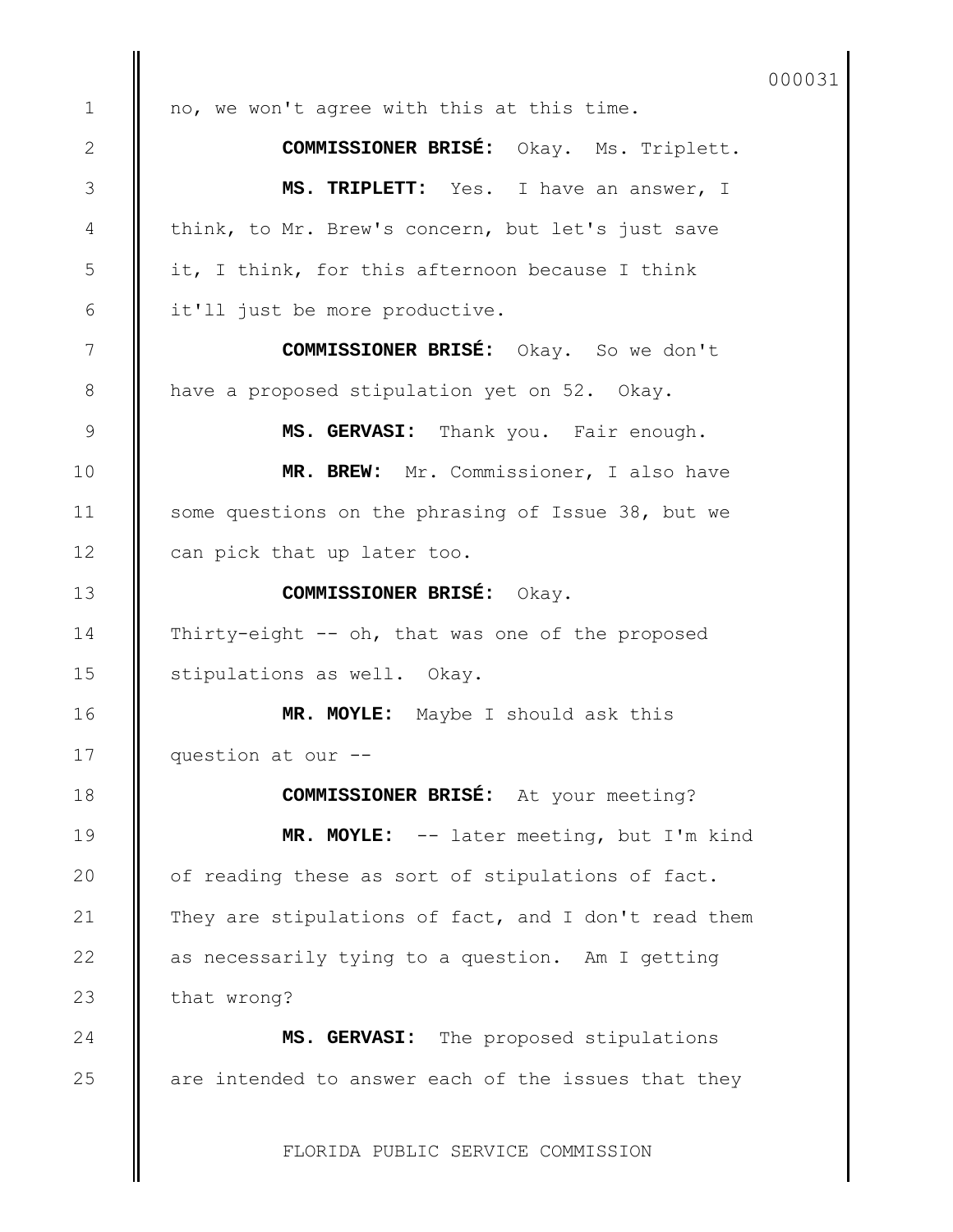FLORIDA PUBLIC SERVICE COMMISSION correspond to, so they are statements to resolve the issues. **MR. MOYLE:** Okay. So ultimately when this is approved, it'll be the question and the statement that's here? **MS. GERVASI:** Correct, if they're approved. **MR. MOYLE:** Thank you. **COMMISSIONER BRISÉ:** Ms. Triplett, you wanted to say something? **MS. TRIPLETT:** He was looking at me like I was going to answer, so I just let Ms. Gervasi answer. **MR. REHWINKEL:** The Public Counsel and Mr. Brew reminded me of a discussion that we had had on 38, and we want to propose some slight tweaks to that language just to be clear that -- although I think in concept we agree with the language, with the essence of the stipulation, we want to suggest some changes. So for the record, we're 99 percent there, but it's not locked down. **COMMISSIONER BRISÉ:** All right. So 38 is still a work in progress as well. **MS. GERVASI:** Thank you. **COMMISSIONER BRISÉ:** Okay. Are there any 1 2 3 4 5 6 7 8 9 10 11 12 13 14 15 16 17 18 19 20 21 22 23 24 25 000032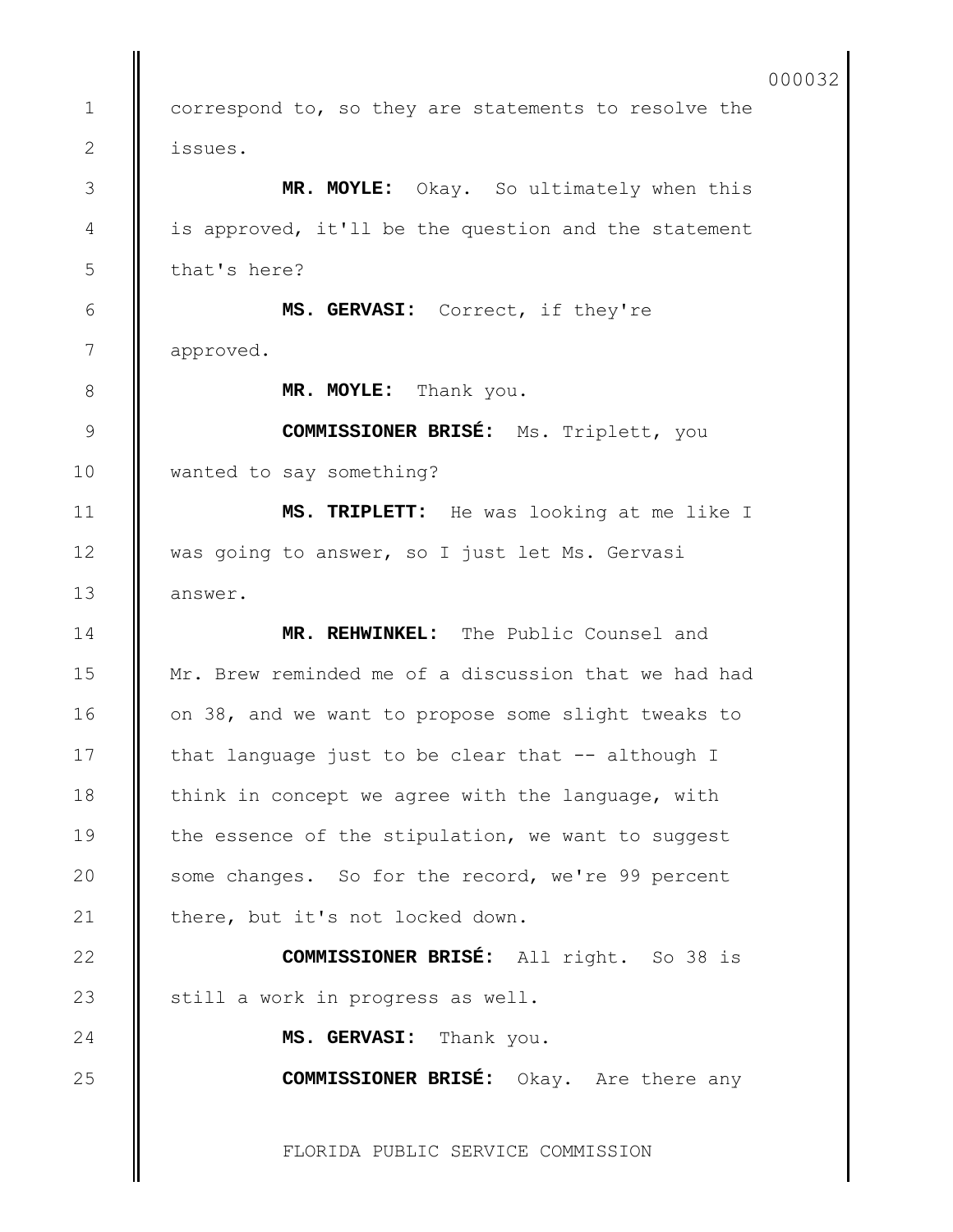of the proposed stipulations, any other ones that we need to sort of identify as works in progress?

> All right. Okay. Any pending motions? **MS. GERVASI:** No, sir, there are none.

**COMMISSIONER BRISÉ:** Okay. Section XIII, pending confidentiality motions.

**MS. GERVASI:** There are some pending confidentiality requests. DEF's 4th through 8th requests, I believe, are currently pending. It is only the 8th request for confidential classification that contains information which may be introduced at the hearing, and so we will endeavor to get a ruling on that one just as soon as we can.

**COMMISSIONER BRISÉ:** Okay.

**MS. TRIPLETT:** Mr. Chairman, my paralegal informed me by email that we had a notice of intent that was filed with respect to recent discovery, and we're working to get that request in. I'm not sure of the numbers, but I can get that information to you. We'll get it in quickly because it also may contain information that may be used at hearing.

**MS. GERVASI:** Thank you. It'll probably be the 9th request, and we're expecting that because we noticed the notice of intent. It's just that the request isn't in just yet.

FLORIDA PUBLIC SERVICE COMMISSION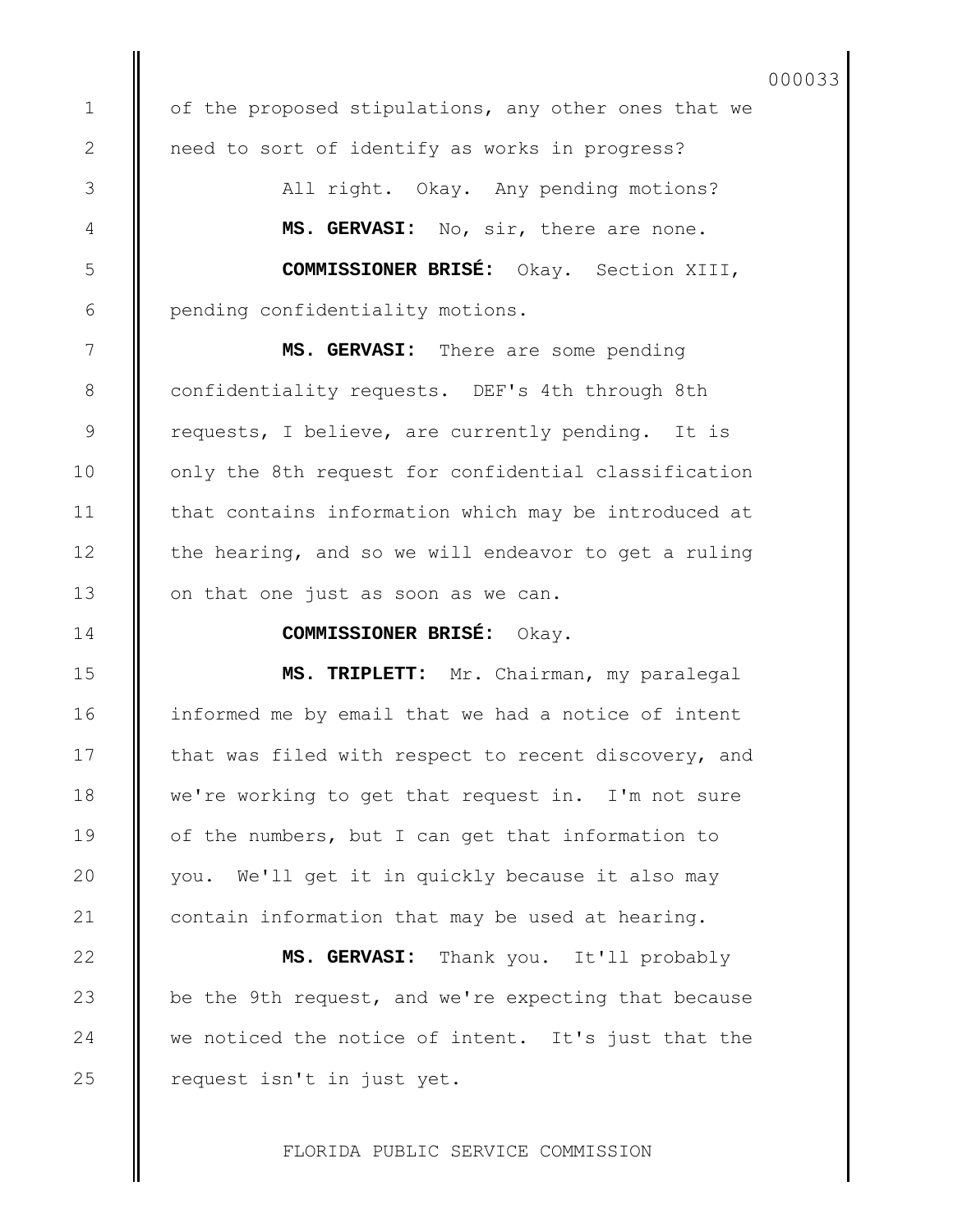000034

## **COMMISSIONER BRISÉ:** Okay.

**MS. GERVASI:** But when that one comes in, we will also endeavor to get that one done quickly too because that one may also contain some materials that we may want to introduce.

**MS. TRIPLETT:** Okay. And then I know we have late-filed deposition exhibits, but the good news is no confidentiality with those, so that would -- that should be the end of it. Thanks.

**COMMISSIONER BRISÉ:** All right. Section XIV, post-hearing procedures.

**MS. GERVASI:** Staff would recommend that we keep to the briefs being no longer than 40 pages and that they will remain due on October the 23rd, which has already been scheduled.

**COMMISSIONER BRISÉ:** All right. I hope everyone is clear on that. Forty pages and due on the 23rd of October.

> **MS. TRIPLETT:** May I say something? **COMMISSIONER BRISÉ:** Sure.

**MS. TRIPLETT:** I'm not going to complain about 40 pages, and I typically don't do this, but the position of 50 words, is there any way  $-$  some of the issues, if they remain, could maybe -- we would ask maybe for 100 words just given the nature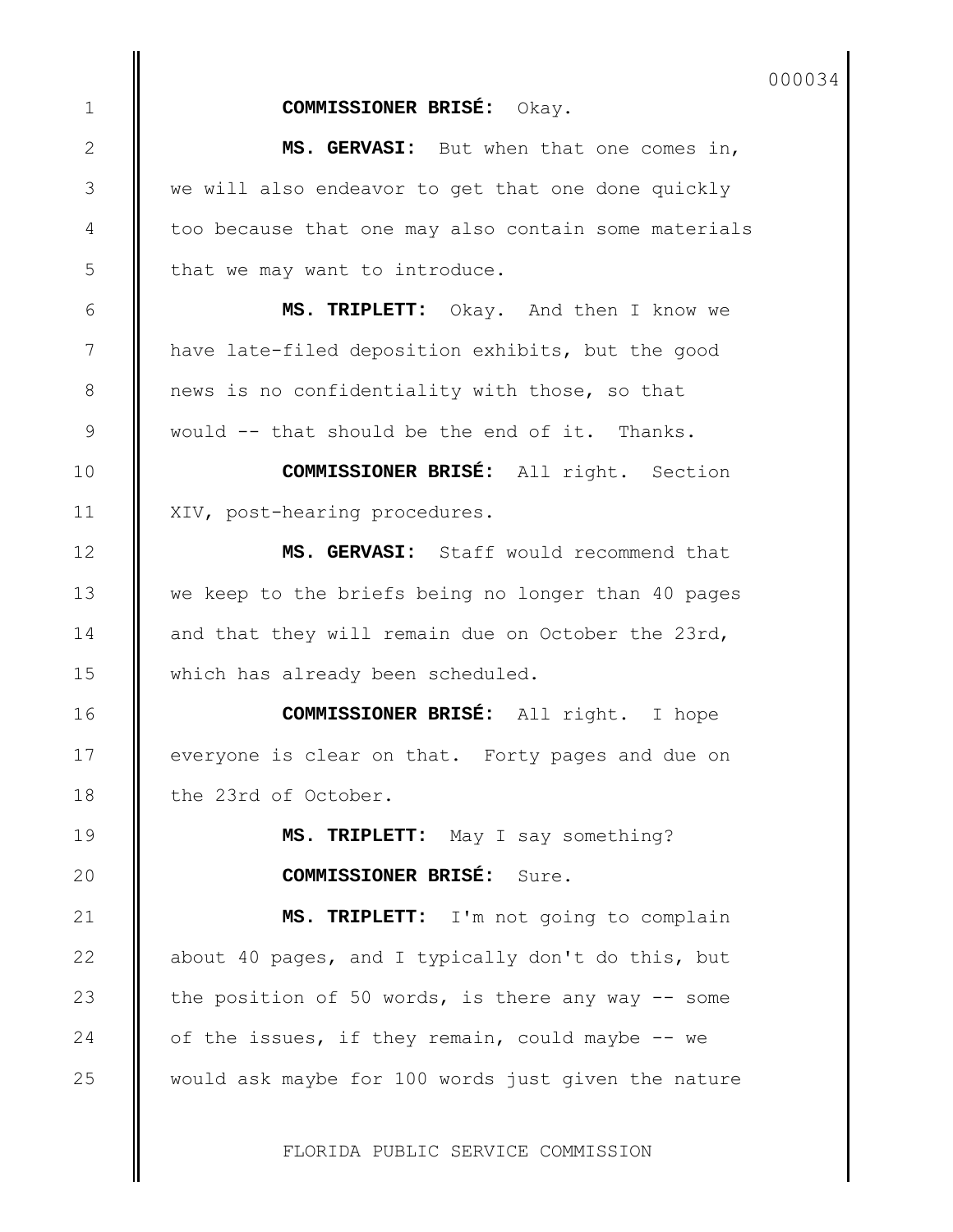of the issues -- for the positions, I mean. **MR. REHWINKEL:** We would support that. **MR. WRIGHT:** We would too. **MS. GERVASI:** We have no problem. **COMMISSIONER BRISÉ:** Okay. So it sounds like that would not be an issue to bring the 50 up to 100. Okay. All right. Section XV, rulings. So your opening statements will be ten minutes for DEF, 20 minutes shared by Intervenors, and five minutes for staff. Okay. As you recognize, staff has five minutes, recognizing that this process is a little different, so we're going to provide staff with five minutes for them to make opening statements as well. Okay. Other matters, are there any other matters that we need to address at this Prehearing Conference? **MS. GERVASI:** Commissioner, none that I'm aware of. **COMMISSIONER BRISÉ:** Okay. Anyone else? Perfect. So since there are no other matters to address, we stand adjourned. (Prehearing Conference adjourned at 10:11 a.m.) 1 2 3 4 5 6 7 8 9 10 11 12 13 14 15 16 17 18 19 20 21 22 23 24 25 000035